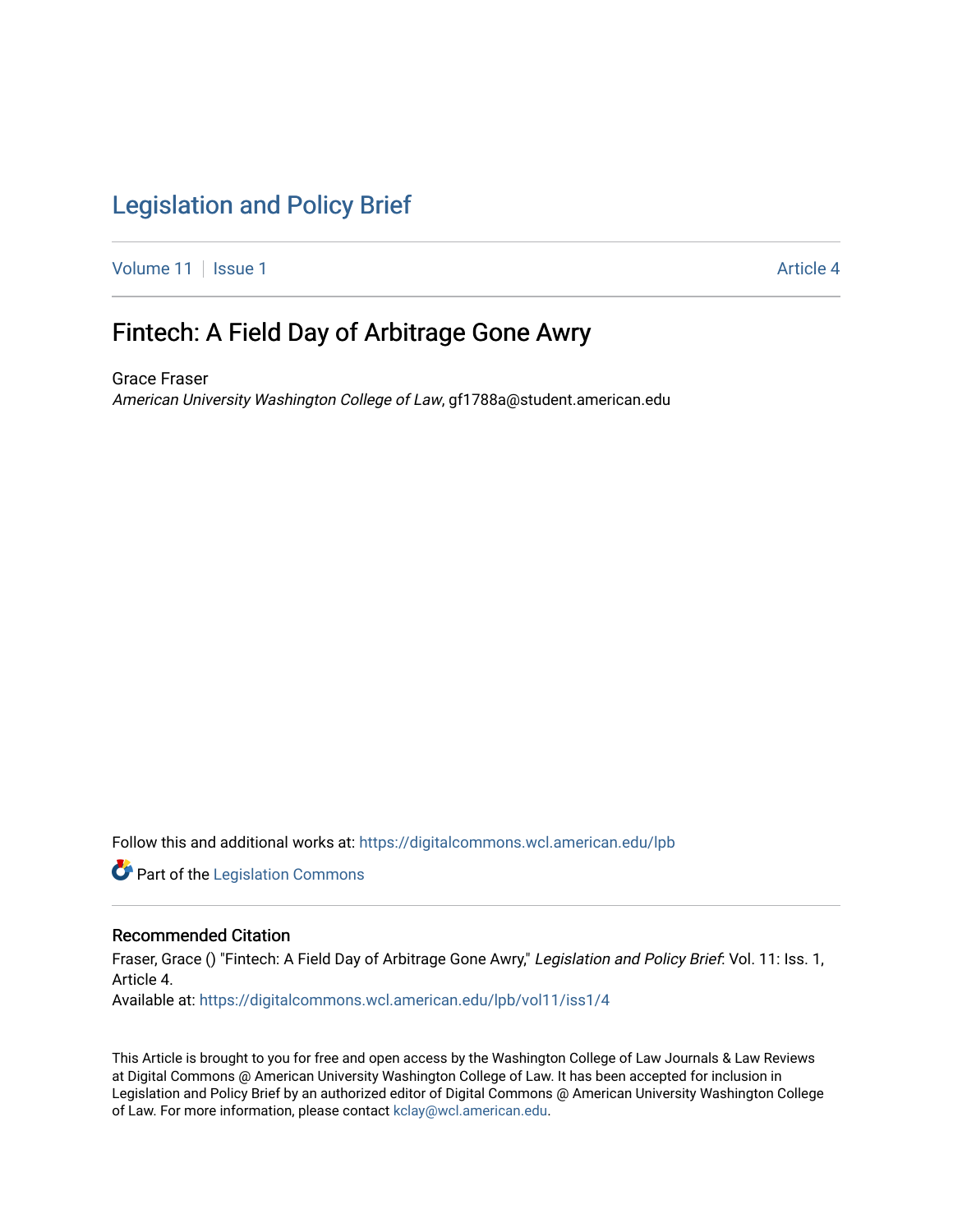# FINTECH: A FIELD DAY OF ARBITRAGE GONE AWRY

GRACE FRASER[\\*](#page-1-0)

#### TABLE OF CONTENTS

| 25 |
|----|
|    |
|    |
|    |
|    |
|    |
|    |
|    |
|    |
|    |
|    |
|    |
|    |
|    |
|    |
|    |
|    |
|    |
|    |
|    |
|    |

<span id="page-1-0"></span><sup>\*</sup> Grace Fraser is a graduating JD and Financial Institutions Compliance Certificate Candidate at American University Washington College of Law (AUWCL) and graduated from Georgetown University in 2019 with degrees in Art History and Spanish. She would like to acknowledge Professor Behzad Gohari for his supervision, inspiration, and support through the writing process.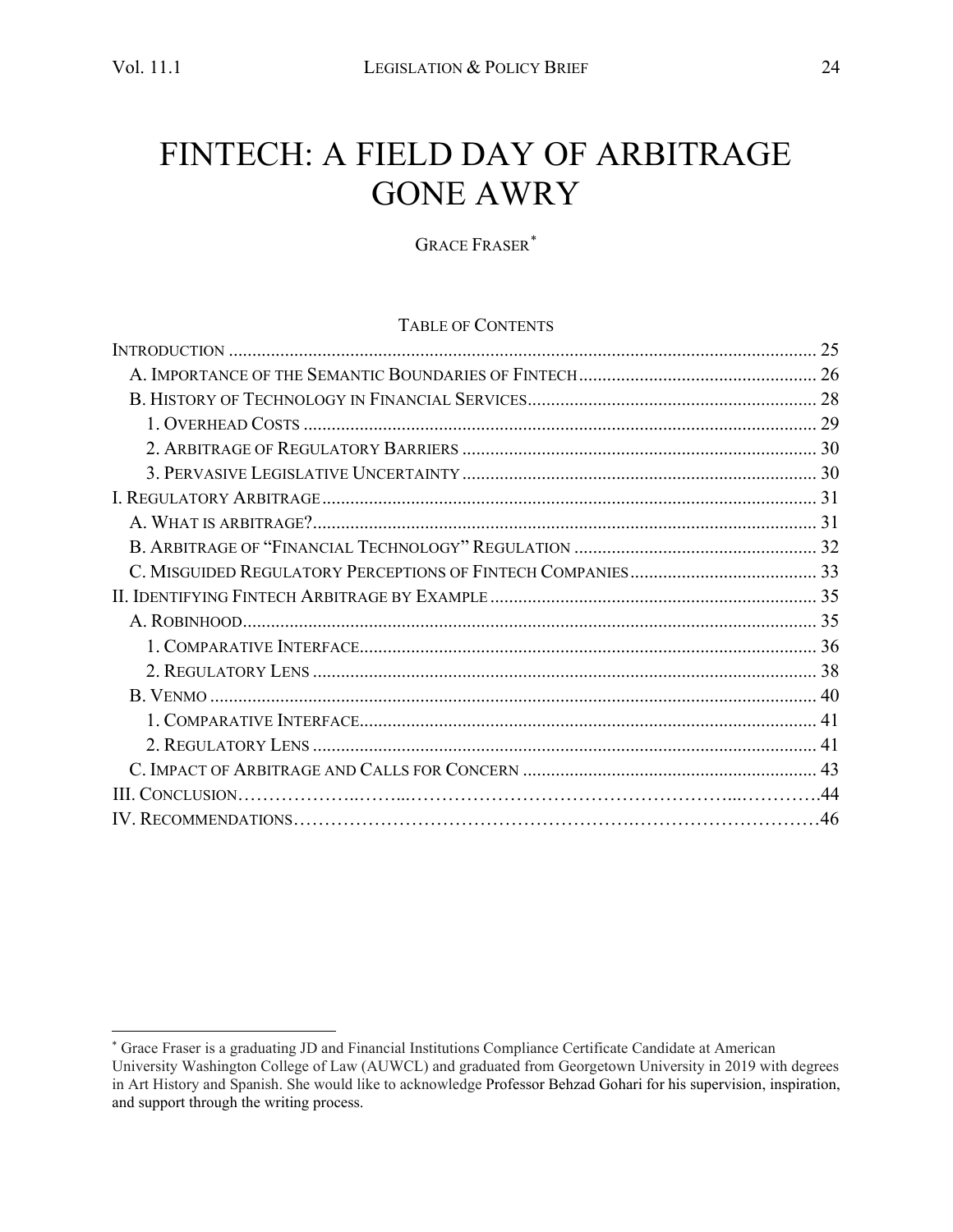#### 25 FINTECH

#### **INTRODUCTION**

<span id="page-2-0"></span>From the introduction of writing on papyrus to the Gutenberg printing press, or from the invention of the telescope to the LHC particle collider, technology has always been the disruptive force for change in society.<sup> $\overline{1}$  $\overline{1}$  $\overline{1}$ </sup> However, the question remains whether that change is productive or destructive (or both). Smartphones have become an annex to our very existence, holding our finances, social contacts, and sometimes our deepest inner monologue. Technology changes the course of our lives and how we self-regulate before we even know it, and this remains true of its role in the global financial system.

Many remember the Stock Market Crash of 1987 as "Black Monday," the day "when the Dow Jones Industrial Average dropped 22.6 percent in a single trading session."[2](#page-2-2) However, some perceptively recognize this day as one of the first examples of technology penetrating our financial system to ultimately change the course of how global markets should be regulated. Rather than managing human error of the past, this financial crisis forced us to investigate the role of financial and technological innovation in increased market volatility. Rather than managing mere human error, automated program trading and high-frequency trading (HFT) added new variables into the playing field.<sup>[3](#page-2-3)</sup> Regulators were unprepared for the rapid trading volume and subsequent devastation because they dealt with the unprecedented. Something about the technology itself changed the operation of the financial service, and this phenomenon is consistent with our modern fintech startup industry boom.

What happened in 1987 was a moment in economic history that illustrates how technology products in financial markets create opportunities for "arbitrage" inside traditional regulatory platforms.<sup>[4](#page-2-4)</sup> Since then, technology has become inseparable from our daily activities — and our finances. People are sucked into the appeal of financial technology because it appears to be a user-friendly solution to issues in the systems we already know.<sup>[5](#page-2-5)</sup>

The purpose of this paper is to elucidate how upstart financial technology captured this consumer appeal, arbitraged the legacy regulatory regime, and initiated a legislative quagmire.

<span id="page-2-1"></span><sup>&</sup>lt;sup>1</sup> *Definition of Technology*, COLLINS ENG. DICTIONARY,

https://www.collinsdictionary.com/dictionary/english/technology (last visited Jan. 13, 2022) (providing the definition of technology that will be used in this paper and defining technology as "a method, process, etc. for handling a specific technical problem" or "the system by which a society provides its members with those things needed or desired.").

<span id="page-2-2"></span><sup>2</sup> *See* Donald Bernhardt & Marshall Eckblad, *Stock Market Crash of 1987*, FED. RESERVE HIST. (Nov. 22, 2013), https://www.federalreservehistory.org/essays/stock-market-crash-of-1987.

<span id="page-2-3"></span><sup>3</sup> Michael J. Boyle, *Stock Market Crash of 1987*, INVESTOPEDIA (Jan. 22, 2021), https://www.investopedia.com/terms/s/stock-market-crash-1987.asp (contextualizing how rapid program trading can create volatility in the market).

<span id="page-2-4"></span><sup>4</sup> *See, e.g.,* Frank Partnoy, *Financial Derivatives and the Costs of Regulatory Arbitrage*, 22 J. CORP. L. 211, 227 (1997) (defining regulatory arbitrage as "financial transactions designed specifically to reduce costs or capture profit opportunities created by differential regulations or laws.").

<span id="page-2-5"></span><sup>5</sup> *See* Lars Hornuf et al., *How Do Banks Interact with Fintech Startups?*, CESIFO WORKING PAPERS 3 (Jan. 2020), https://www.cesifo.org/DocDL/cesifo1\_wp7170\_0.pdf (stating "digital technology in the financial industry has in many cases created more customer-oriented and user-friendly digital applications, leading to increased digital servitization of financial products.").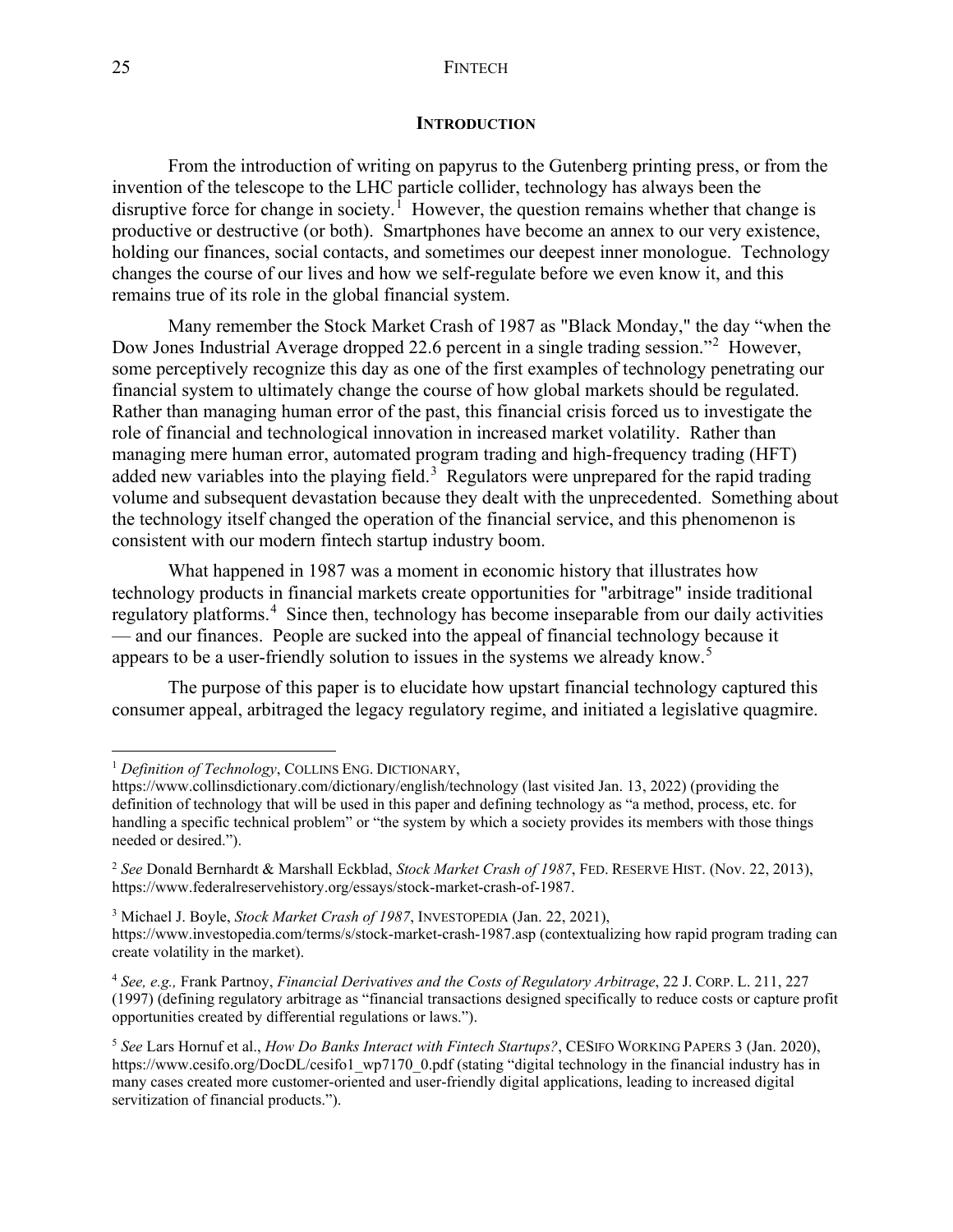Understanding this phenomenon and recognizing regulators' challenged efforts are essential to managing systematic risk in the U.S. (and global) financial system, and the safety of technology-using consumers.<sup>[6](#page-3-1)</sup>

#### **A. IMPORTANCE OF THE SEMANTIC BOUNDARIES OF FINTECH**

<span id="page-3-0"></span>Like the business and financial industry, technology comes with its own esoteric vocabulary, and this paper will focus on a specific class known as financial technology ("fintech"). It is easy to feel overwhelmed with semantics when discussing "Bigtech," "Bigdata," and the massive abstract concept of "Fintech." Still, this paper deals with a narrow subdivision of these umbrella terms.

First and foremost, there is no singular, objective definition of "financial technology." People even disagree on how to pen the term (whether it should be written as "Fintech," "FinTech," "fintech," etc.). But we do know that the key ingredients of Fintech are computing, interface, and data (in that many of these products can be used on a mobile phone and are "consumer-friendly").<sup>[7](#page-3-2)</sup> Though these three terms are core to understanding the technology involved, their true definitions are often overlooked and important to understand before digesting outstanding definitions of financial technologies.

- *Computing describes the general "process of using computer technology to complete a* given goal-oriented task."[8](#page-3-3) What computing entails in detail depends on the type of technology involved. Still, computing can be simply understood as the activities involved in making the mobile apps perform the actions of the buttons you press.<sup>[9](#page-3-4)</sup>
- *Interface*, in its broadest use, describes "a boundary across which two independent systems meet, act, and communicate with each other."<sup>[10](#page-3-5)</sup> With respect to technology and computers, this is most akin to *user interface,* which refers to the meeting place of computing between the user and technology's operating system. Our modern technology

<span id="page-3-1"></span><sup>6</sup> *See* William Magnuson, *Regulating Fintech*, 71 VAND. L. REV. 1167, 1226 (2018) (writing "Fintech firms are innovating the way that financial services are provided . . . Fintech promises to provide great benefits to society, as it lowers costs and broadens access. But it also presents new and different concerns than those presented by conventional financial institutions.").

<span id="page-3-2"></span><sup>7</sup> René M. Stulz*, Bigtech, and the Future of Banks*, NBER WORKING PAPERS 7 (Sept. 2019), https://www.nber.org/system/files/working\_papers/w26312/w26312.pdf; Iris H-Y Chiu, *Fintech and Disruptive Business Models in Financial Products, Intermediation and Markets, Policy Implications for Financial Regulators*, 21 J. TECH. L. & POL'Y 55, 90 (2016) (reiterating that Fintech focuses on the "consumer experience"); *see also*  Hilary J. Allen, *Regulatory Sandboxes*, 87 GEO. WASH. L. REV. 579, 585–86 (2019) (stating "the term 'fintech' is popularly used to describe the slew of internet-and-smartphone-enabled financial innovations that have risen to prominence since the Financial Crisis . . . [T]here is no definitive categorization of the products and services that qualify as 'fintech.'").

<span id="page-3-3"></span><sup>8</sup> *Computing*, TECHOPEDIA, https://www.techopedia.com/definition/6597/computing (last visited Jan. 13, 2022).

<span id="page-3-4"></span><sup>9</sup> *Id.* (stating "cloud computing, social computing, ubiquitous computing, parallel computing and grid computing all fall under the umbrella of the general meaning of computing while still having a specific purpose and definition separate from each other").

<span id="page-3-5"></span><sup>10</sup> Vangie Beal, *Interface*, WEBOPEDIA, https://www.webopedia.com/definitions/interface/ (June 7, 2021).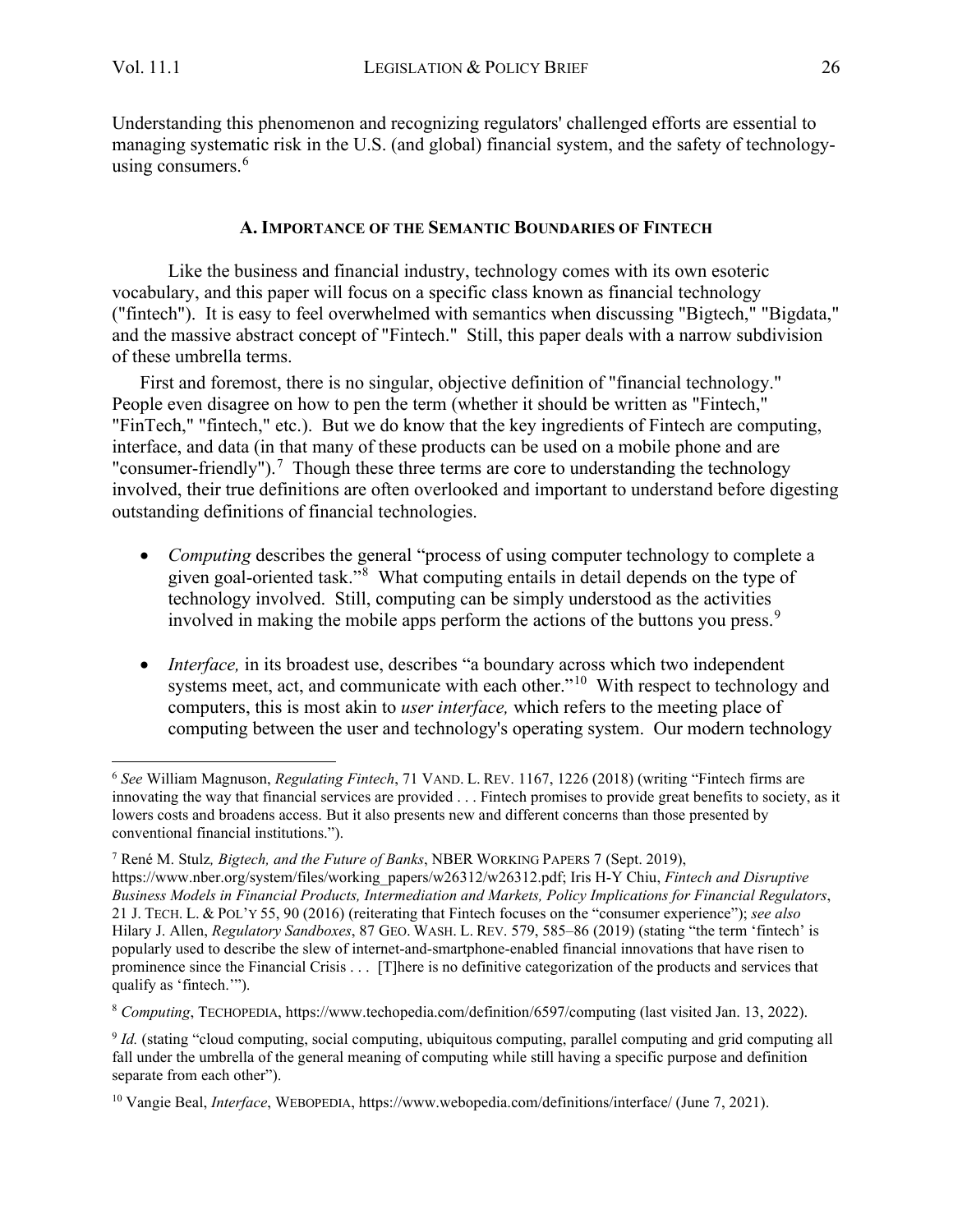#### 27 FINTECH

also involves *software interface,* the languages and codes that the applications use to communicate with each other and with the hardware, and *hardware interface,* the wires, plugs, and sockets that hardware devices use to communicate with each other.

• *Data* is a term that is often used as broadly as it is used frequently. In its most genuine form, data simply "refers to distinct pieces of digital information" (separated from mere "bits").<sup>[11](#page-4-0)</sup> In recent discussions, the use of the word data is often conflated with the meaning of *data technologies* that manage large amounts of user data and create organizational and behavioral algorithms surrounding the data to sell to third-party companies for profit. [12](#page-4-1)

While breaking down the formalities of technology vocabulary may seem tangential, understanding these basics of technology mechanics and user relationships is necessary before diving into popularized attempts at defining fintech. The definitions below vary in length, complexity, and detail, but all trace back to the three core players in what constitutes fintech: computing, interface, and data.

The Financial Stability Board (FSB), an international entity that monitors and makes recommendations about the global financial system, defines Fintech "as technology-enabled innovation in financial services that could result in new business models, applications, processes or products with an associated material effect on the provision of financial services."<sup>[13](#page-4-2)</sup> Some also "use the term 'fintech' to refer to the new breed of companies that specialize in providing financial services primarily through technologically-enabled mobile and online platforms."[14](#page-4-3) Others refer to fintech more generally as "the novel processes and products that become available for financial services thanks to technological advancements."[15](#page-4-4) As demonstrated by this sampling of these definitions, many use marginally different (but similarly complicated) words to describe Fintech, but all are underpinned with the basics of technology-user relationships within the context of financial services.

In the spirit of simplicity, this paper's definition of fintech is as follows:

<span id="page-4-0"></span><sup>11</sup> *Data*, TECHOPEDIA, https://www.techopedia.com/definition/807/data (last visited Jan. 13, 2022).

<span id="page-4-1"></span><sup>12</sup> *Data Compression*, TECHOPEDIA, https://www.techopedia.com/definition/884/data-compression (May 28, 2019) (describing "compression" as "the process of modifying, encoding, or converting the bits structure of data in such a way that is consumes less space on a disk" or desired infrastructure. However, more simply, compression can also be understood as the basis for "condensation of thought and language"); Johnathan Sterne, *Signal Traffic* in CRITICAL STUDIES OF MEDIA INFRASTRUCTURES 32 (Lisa Parks & Nicole Starosileski, eds., 2015).

<span id="page-4-2"></span><sup>&</sup>lt;sup>13</sup> *FSB Report Assesses FinTech Developments and Potential Financial Stability Implications, FIN. STABILITY BD.,* (Feb. 14, 2019), https://www.fsb.org/2019/02 /fsb-report-assesses-fintech-developments-and-potential-financialstability-implications/.

<span id="page-4-3"></span><sup>14</sup> Magnuson, *supra* note 6, at 1174.

<span id="page-4-4"></span><sup>15</sup> *Fintech and Banks: Friends or Foes*, EUROPEAN ECON., (Dec. 23, 2017), https://european-economy.eu/2017- 2/fintech-and-banks-friends-or-foes/.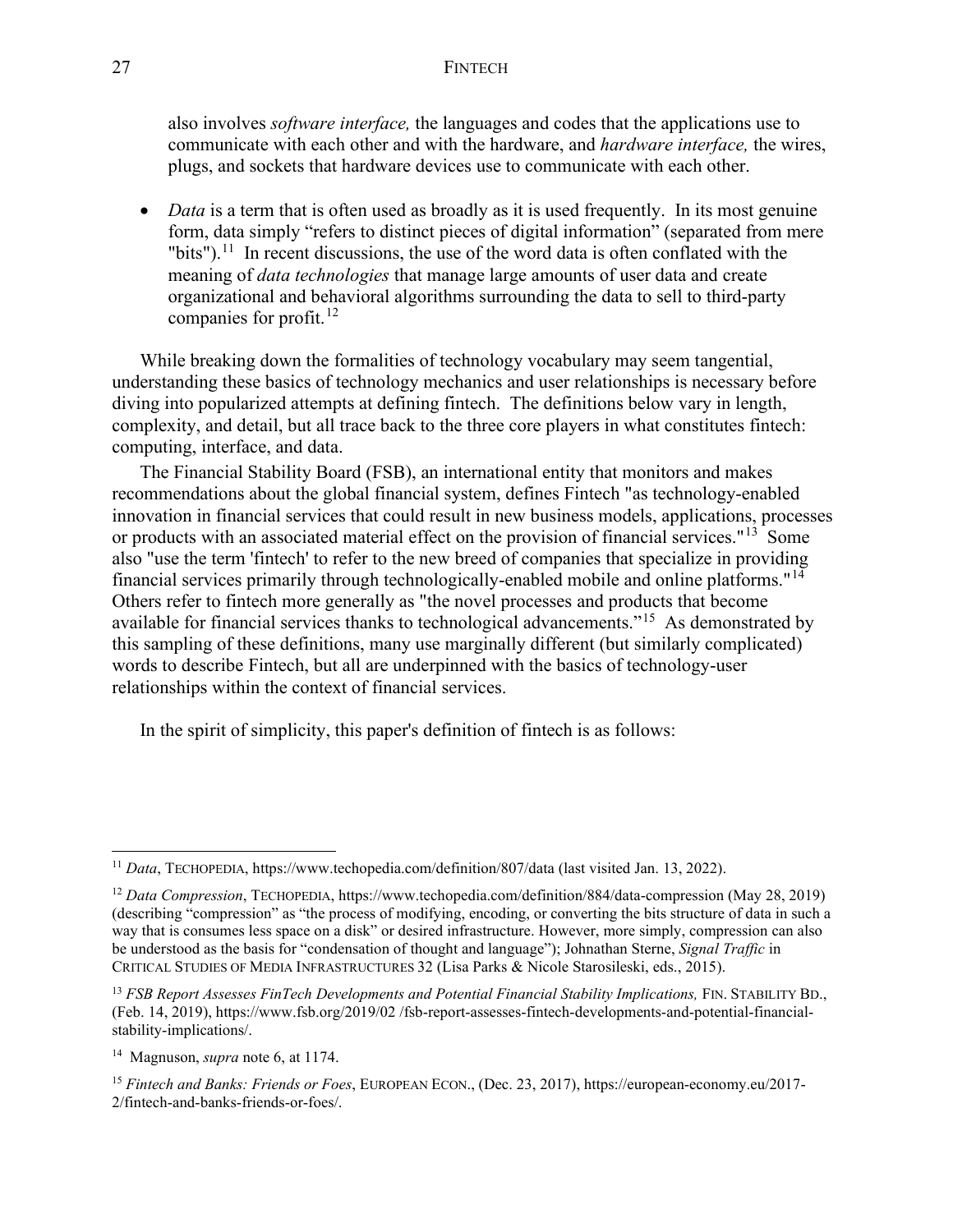*Financial technology is the practical application of innovation in software and hardware in the financial industry*. [16](#page-5-1)

To reiterate, the common roots of fintech (and general disruptive technologies) are in the computing, interface, and user-data relationships.<sup>[17](#page-5-2)</sup> Among other beneficial factors to be discussed later in this paper, these three ingredients are constants in the formula fintech companies use to sway consumers away from utilizing legacy financial institutions and propel their tech to arbitrage existing financial regulations.

#### **B. HISTORY OF TECHNOLOGY IN FINANCIAL SERVICES**

<span id="page-5-0"></span>While Fintech is "well beyond the stage of 'hype'" and is a "significant player" in the industry, taking a moment to consider the history of tech in financial services is worthwhile.<sup>[18](#page-5-3)</sup> "Finance and technology," after all, "have always had a long and symbiotic relationship."[19](#page-5-4) We may think fintech emerged in the 1960s when banks started to use computers and introduced ATMs, but technology entered financial services well before the digital age.<sup>[20](#page-5-5)</sup> Some argue the first wave of technological disruption in financial services began with the completion of the first transatlantic telegraph cable in  $1866$ ,<sup>[21](#page-5-6)</sup> while others identify the invention of the pantelegraph, the machine used to verify signatures, in 1865 as one of the earliest examples of technology in the financial industry.<sup>[22](#page-5-7)</sup> As suggested earlier, tech was also surely involved in the form of wire transfers and high-speed trading during the 1987 crisis. However, since this paper encourages a more basic and deconstructed understanding of technology, we will trace the history of financial technology back to the introduction of ancient coins as currency.<sup>[23](#page-5-8)</sup>

<span id="page-5-3"></span><sup>18</sup> In Lee & Yong Jae Shin, *Fintech: Ecosystem, Business Models, Investment Decisions, and Challenges*, 61 BUS. HORIZONS 35, 36 (2017); *see*, *e.g.*, Rhodri Preece, *Understanding the Fintech Hype*, 27 CFA INST. MAG. 52, 52 (Sept. 2016), https://www.cfainstitute.org/-/media/documents/article/cfa-magazine/2016/cfm-v27-n3-17.ashx (discussing that in 2016, Fintech was "one of the most talked about buzzwords in finance").

<span id="page-5-4"></span><sup>19</sup> Pablo Hernandez de Cos, Chairman, Basel Comm. on Banking Supervision & Governor of the Bank of Spain, *Financial Technology; the 150-year revolution*, Keynote Speech at the 22nd Euro Finance Week (Nov. 19, 2019) (transcript available at https://www.bis.org/speeches/sp191119.pdf).

<span id="page-5-5"></span><sup>20</sup> *See* Stulz, *supra* note 7, at 1; Eilene Zimmerman, *The Evolution of Fintech*, N.Y. TIMES (Apr. 6, 2016), https://www.nytimes.com/2016/04/07/business/dealbook/the-evolution-of-fintech.html (citing technology's influence on finance as far back as 1866).

<span id="page-5-6"></span><sup>21</sup> Hernandez de Cos, *supra* note 19.

<span id="page-5-7"></span><sup>22</sup> Zimmerman, *supra* note 20.

<span id="page-5-1"></span><sup>16</sup> *See Technology*, MERRIAM-WEBSTER, https://www.merriam-webster.com/dictionary/technology (last visited Jan. 13, 2022).

<span id="page-5-2"></span><sup>17</sup> *See George* Walker, *Financial Technology Law – A New Beginning and a New Future*, 50 INT'L LAW. 137, 140 (2017) (describing Fintech "in terms of the electrification and digitalization of banking and financial services, bank accounts and ledgers, and their use in innovative and unconventional ways.").

<span id="page-5-8"></span><sup>23</sup> *See* Chapurukha Kusimba, *When – and why – did people first start using money?*, THE CONVERSATION (June 19, 2017), https://theconversation.com/when-and-why-did-people-first-start-using-money-78887.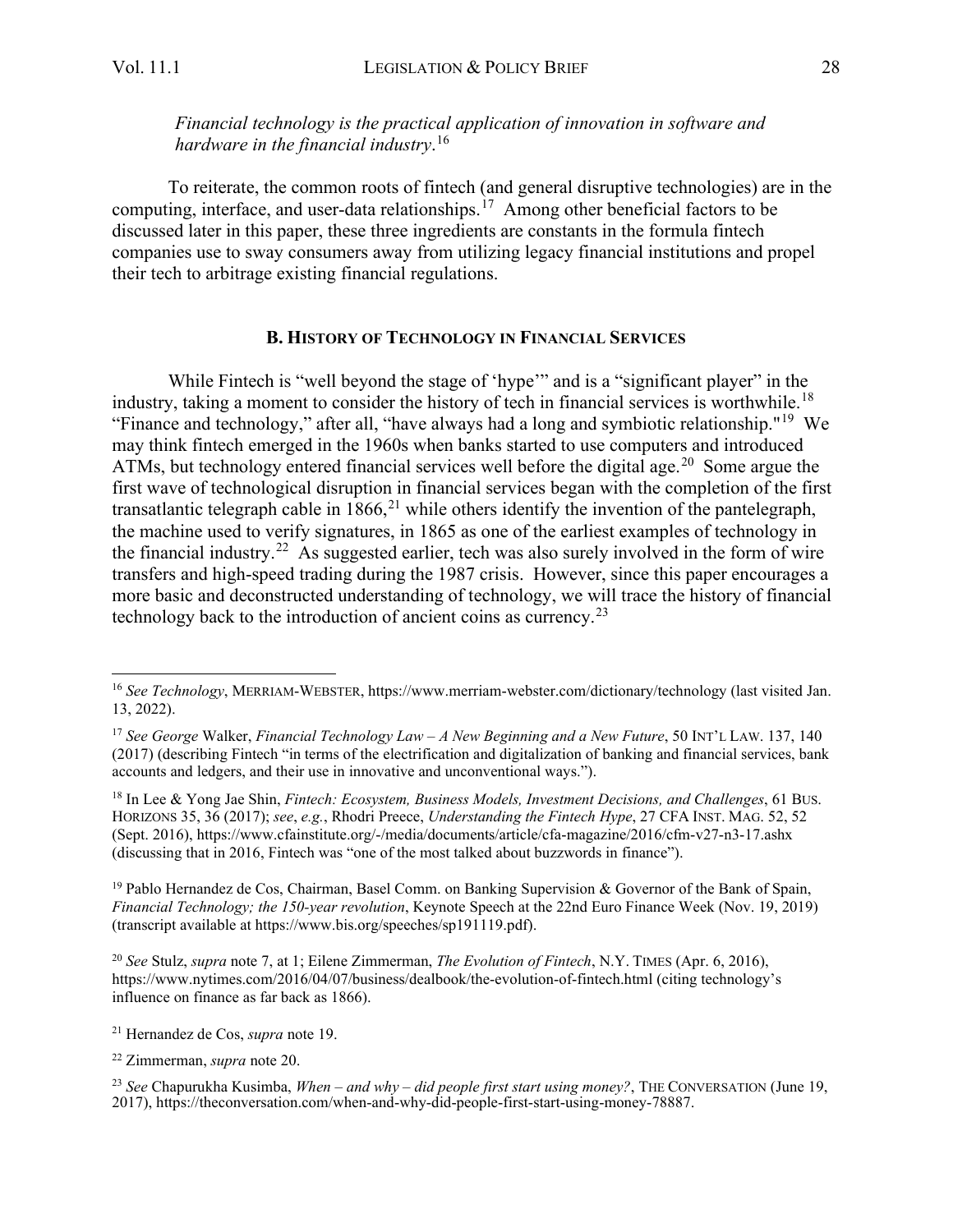#### 29 FINTECH

However, the internet revolution in the early 1990s accelerated the popularity of technology in finance as new developments lowered the costs for financial transactions. Technological advances driven by the internet changed the face of the financial services industry and led to the development of electronic finance (e-finance).<sup>[24](#page-6-1)</sup> E-finance has since expanded with "[t]he growth of the smartphone user base in the mid-2000s facilitated the growth of mobile finance, such as mobile payment and mobile banking, which is an extension of e-finance."<sup>[25](#page-6-2)</sup> Utilizing these leaps, financial institutions have allowed their customers to access bank account information and to make transactions (such as paying bills and remitting money); with the growth of financial technology, these transactions were even more readily available via their mobile device.<sup>[26](#page-6-3)</sup> Technology may have always been a part of finance and societal growth, but the fintech that our present society is familiar with is developing and converting financial services at an unprecedented rate.<sup>[27](#page-6-4)</sup>

The fintech at issue in this paper ultimately correlates with the decline in legacy traditional banking and the increasingly regulated financial environment post-2008 when traditional financial institutions were subjected to more rigorous regulation, capital requirements, and reporting requirements from regulators.<sup>[28](#page-6-5)</sup> While "[t]he financial crisis was creating economic pain across the country[,] . . . new tech companies were launching and expanding at a brisk rate: Apple released the iPhone in 2007; Airbnb popularized home-sharing in 2008, and the following year Bitcoin was created."[29](#page-6-6) As banks had their hands tied regaining the trust of the societal consumer and adjusting to a slew of new regulations, a new powerful "network of tech startups and venture capital-backed companies began to disrupt the way the financial services could be provided."<sup>[30](#page-6-7)</sup> As of late, financial technology has established itself both prominently and successfully into our daily societal activities for three reasons: (1) the significantly lower overhead costs of upstart market business, (2) a ripe regulatory climate for arbitrage, and (3) continuing uncertainty among legislators over how to respond to developing disruptive technology.  $31$ 

#### **1. OVERHEAD COSTS**

<span id="page-6-0"></span>In addition to the main trifecta ingredients of categorical fintech mentioned earlier (computing, interface, and data), most fintech companies also find social and business commonalities in benefitting from low overhead costs. "Overhead" is a commonly used term to

<span id="page-6-3"></span><sup>26</sup> *Id*. at 35.

<span id="page-6-5"></span><sup>28</sup> *See* Siqi Wang, *Consumers Beware: How Are Your Favorite "Free" Investment Apps Regulated?*, 19 DUKE L. & TECH. REV. 43, 47 (2021); Greg Buchak et al., *Fintech, Regulatory Arbitrage, and the Rise of Shadow Banks*, 130 J. FIN. ECON. 453–83 (2018).

<span id="page-6-6"></span><sup>29</sup> Sheelah Kolhatkar, *Robinhood's Big Gamble*, THE NEW YORKER (May 17, 2021), https://www.newyorker.com/magazine/2021/05/17/robinhoods-big-gamble.

<span id="page-6-1"></span><sup>24</sup> Lee & Shin, *supra* note 18, at 36.

<span id="page-6-2"></span><sup>25</sup> *Id*.

<span id="page-6-4"></span><sup>27</sup> Stulz, *supra* note 7, at 12 ("The digital and big data revolutions make possible many new products and practices across the whole economy.").

<span id="page-6-7"></span><sup>30</sup> Magnuson, *supra* note 6, at 1168 (highlighting that fintech thrived while "Congress was focused on fixing Wall Street").

<span id="page-6-8"></span><sup>31</sup> Renee M. Jones, *The Unicorn Governance Trap*, 166 U. PA. L. REV. ONLINE 165, 171 (2017).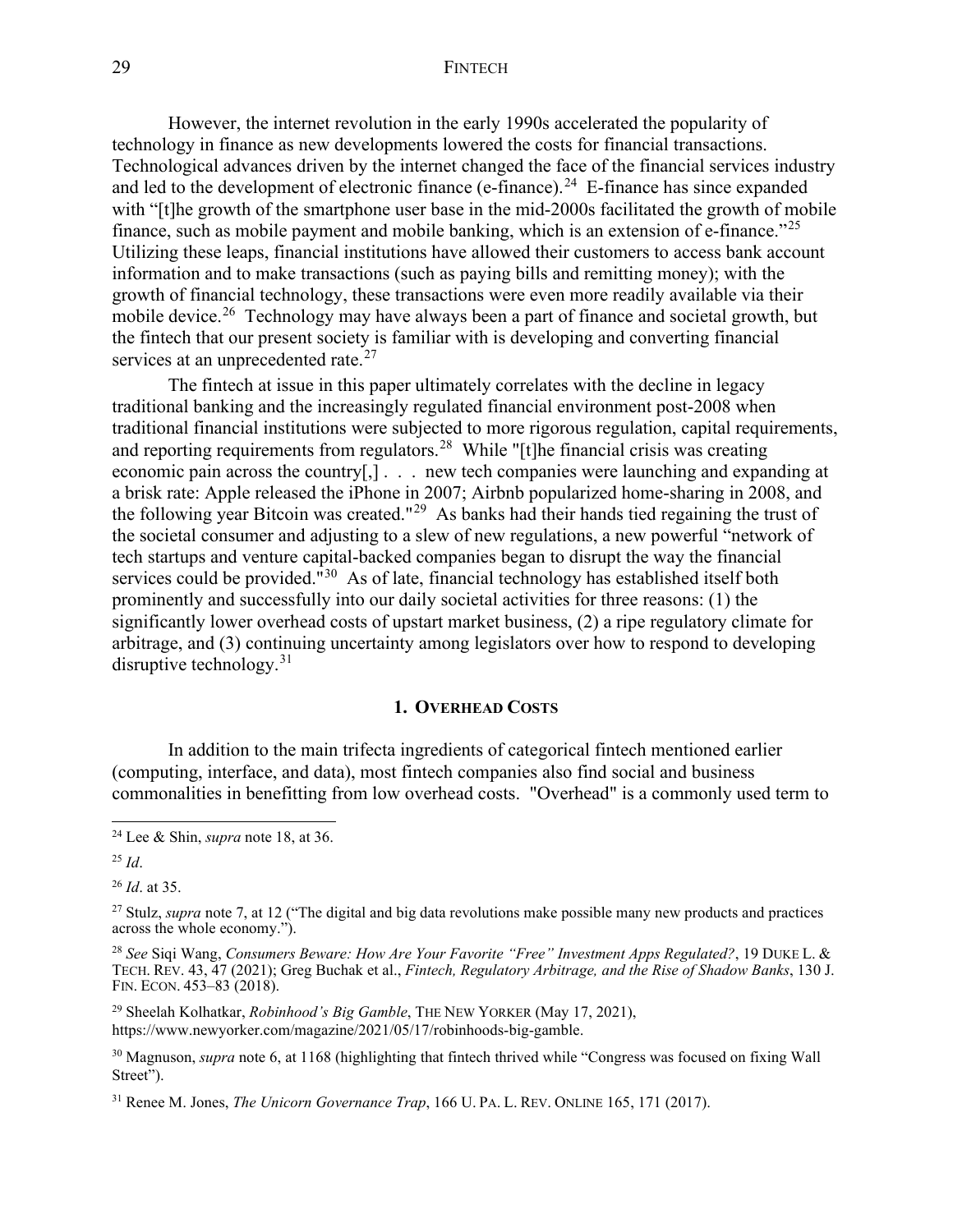describe these upstart companies' advantage in (1) lower costs of search that enable matching in financial markets more effectively, (2) economies of scale in collecting large bunches of data, (3) cheaper and more secure transmission of information, and  $(4)$  lower costs of verification.<sup>[32](#page-7-2)</sup> As with most startups, fintechs can enter the financial market fairly easily and quickly because these companies can operate with almost no capital at all. Thus, the trend in upstart businesses is to present to investors with a flashy, low-cost business model with the promise of a fast return. Additionally, these companies' critical facilities can be rented at low costs by accessing cloud services.<sup>[33](#page-7-3)</sup> While legacy financial institutions are tied to their expensive and aging onsite tech infrastructure, upstart fintech companies save money, get off the ground quickly, and enter the user market by shifting their business operations to third-party cloud computing services.<sup>34</sup>

#### **2. ARBITRAGE OF REGULATORY BARRIERS**

<span id="page-7-0"></span>U.S. regulators imposed new burdens, expectations, and capital requirements on financial institutions in the wake of the 2008 financial crisis. These regulatory barriers made it difficult for legacy institutions to venture into new innovative products at the same rate as startup companies. Though legacy banking and financial institutions can imitate some digital and interface characteristics, their current regulatory expectations require them to operate with more capital and take a more cautious approach to innovative experiments.[35](#page-7-5) Once startups are in their market, they continue to benefit from an arbitrage sweet spot of acting like a financial institution without playing by the same rules as these legacy counterparts.<sup>[36](#page-7-6)</sup> The concept of regulatory arbitrage its role in fintech's disruptive impact on the finance industry will be the meat of this paper in the following section.

#### **3. PERVASIVE LEGISLATIVE UNCERTAINTY**

<span id="page-7-1"></span>Society's interactions with finance have presently reached a place where "[c]onsumers, rather than relying on a single financial institution for their needs, are beginning to pick and choose services they would like from a variety of fintech companies."[37](#page-7-7) For example, "a consumer may manage his or her loan via SoFi while using PayPal to manage payments, Rocket Mortgage for his/ her mortgage, and Robinhood for stock management." This fundamental change in operational behavior contributes to the uncertainty and newness around fintechs has

<span id="page-7-2"></span><sup>32</sup> Giorgio Barba Navaretti et al., *Fintech and Banking: Friends or Foes?*, 2 EUROPEAN ECON. 9, 12 (2017).

<span id="page-7-3"></span><sup>33</sup> Stulz, *supra* note 7, at 12.

<span id="page-7-4"></span><sup>&</sup>lt;sup>34</sup> Cloud Computing and its impact on Tech Companies, FINTECH FIN. (Aug. 24, 2020), https://www.fintechf.com/01-news/cloud-computing-and-its-impact-on-fintech-companies/.

<span id="page-7-5"></span><sup>35</sup> Stulz, *supra* note 7, at 12.

<span id="page-7-6"></span><sup>36</sup> Jones, *supra* note 31, at 169 (noting "recent market trends and deregulatory reforms weakened or eliminated the principal mechanisms that imposed discipline on start-up company founders" and that many "unicorn" companies are not subject to the same disclosure scrutiny public companies face post- IPO).

<span id="page-7-7"></span><sup>37</sup> Lee & Shin, *supra* note 18, at 37 ("[F]or example, a consumer may manage his/her loan via SoFi, while using PayPal to manage payments, Rocket Mortgage for his/her mortgage, and Robinhood for stock management.").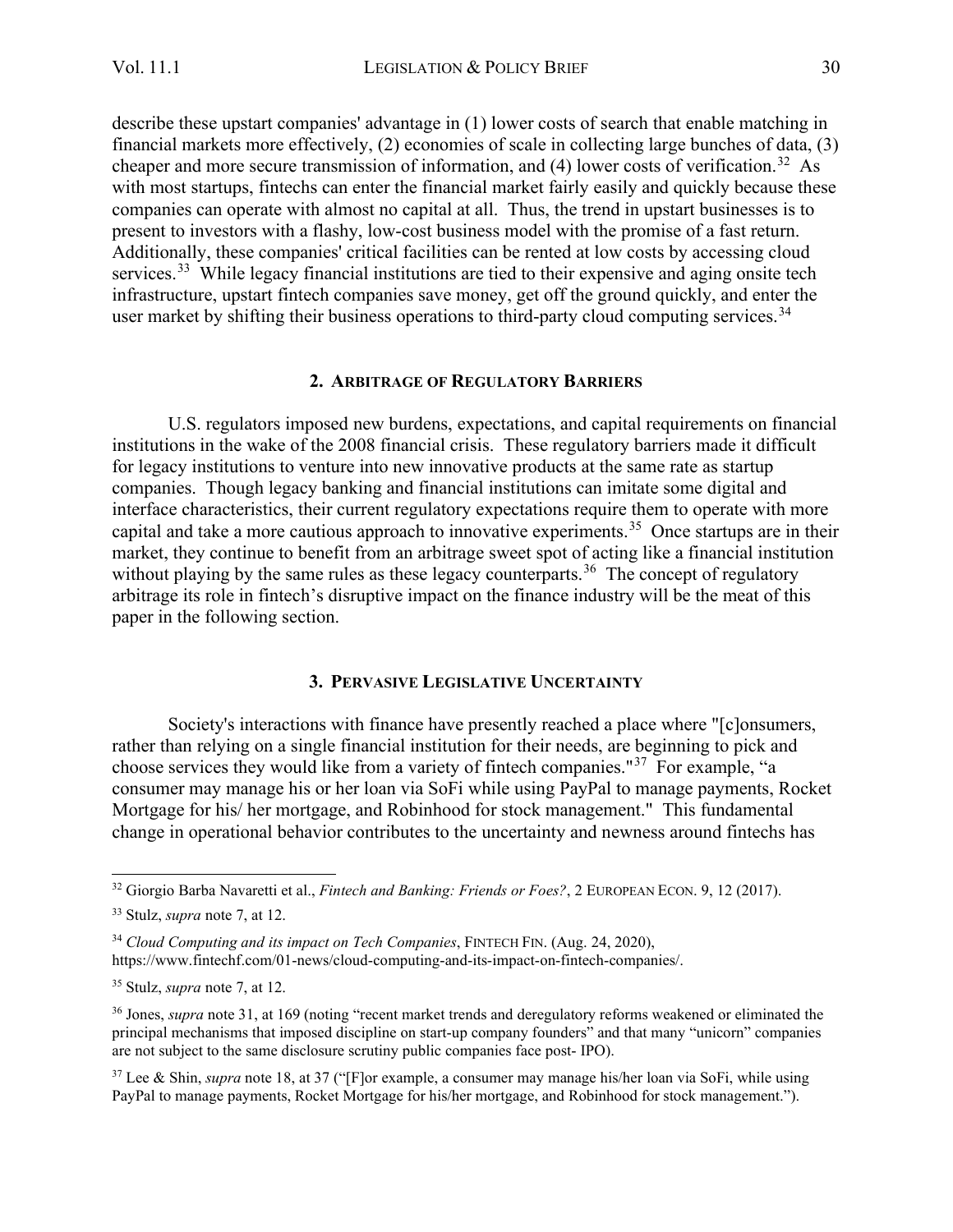initiated a newfound "paucity of studies on the social, regulatory, technological, and managerial aspects of fintech" and consequentially "makes it very challenging for financial firms to make more informed decisions regarding the investment in fintech projects."<sup>38</sup> Despite its solid presence in modern society's financial operations, what is still unknown about fintech is raising concerning recent legislative efforts. Policy making is often too slow to act on fintech regulations, leaving consumers and our financial system vulnerable.

#### **I. REGULATORY ARBITRAGE**

#### **A. WHAT IS ARBITRAGE?**

<span id="page-8-1"></span><span id="page-8-0"></span>Generally speaking, arbitrage describes a process of taking advantage of a systemic gap for gain.<sup>[39](#page-8-3)</sup> Most commonly used in the financial context, an example of arbitrage could be trading that exploits the tiny differences in price between identical assets in two or more markets.<sup>40</sup> In a similar vein, the concept of regulatory arbitrage "exploits the gap between the economic substance of a transaction and its legal or regulatory treatment, taking advantage of the legal system's intrinsically limited ability to attach formal labels that track the economies of transactions with sufficient precision."[41](#page-8-5) Regulatory arbitrage often coincides with the introduction of "disruptive technologies" or "disruptive innovations" that are fundamentally less complicated, more accessible, and less expensive than existing ones, ultimately undermining and replacing their incumbents.<sup>42</sup>

Because the technology sector may move faster than regulators can strategize regulation and confront new technologies, new players in the industry are ripe with opportunities to flourish.<sup>43</sup> U.S. regulators of all industries often grapple to regulate new technology appropriately because, in addition to making administrative considerations about the timing, form, durability, and enforcement methods of new regulatory policies, they face an additional challenge to stop and learn on the fly what the technology is they are tasked to regulate.

<span id="page-8-2"></span><sup>38</sup> *Id*. at 45.

<span id="page-8-3"></span><sup>39</sup> Jason Fernando, *Arbitrage*, INVESTOPEDIA (Aug. 30, 2021), https://www.investopedia.com/terms/a/arbitrage.asp (stating "[a]rbitrage exists as a result of market inefficiencies and it both exploits those inefficiencies and resolves them.").

<span id="page-8-4"></span><sup>40</sup> *Id.*

<span id="page-8-5"></span><sup>41</sup> Victor Fleisher, *Regulatory Arbitrage*, 89 TEX. L. REV. 227, 229 (2010) (noting that arbitrage exists in other industries such as tax).

<span id="page-8-6"></span><sup>42</sup> Nathan Cortez, *Regulating Disruptive Innovation*, 28 BERKELEY TECH. L.J. 175, 182–83 (2014) (citing Joseph L. Bower & Clayton M. Christensen, *Disruptive technologies: Catching the Wave*, HARV. BUS. REV. Jan.–Feb. 1995, 43, 45 (1995); Clayton M. Christensen, THE INNOVATOR'S DILEMMA: WHEN NEW TECHNOLOGIES CAUSE GREAT FIRMS TO FAIL (1997)).

<span id="page-8-7"></span><sup>&</sup>lt;sup>43</sup> *Id.* at 201 ("As the FDA's posture on software reveals initial reticence to regulate can easily harden into a longterm laissez faire default.").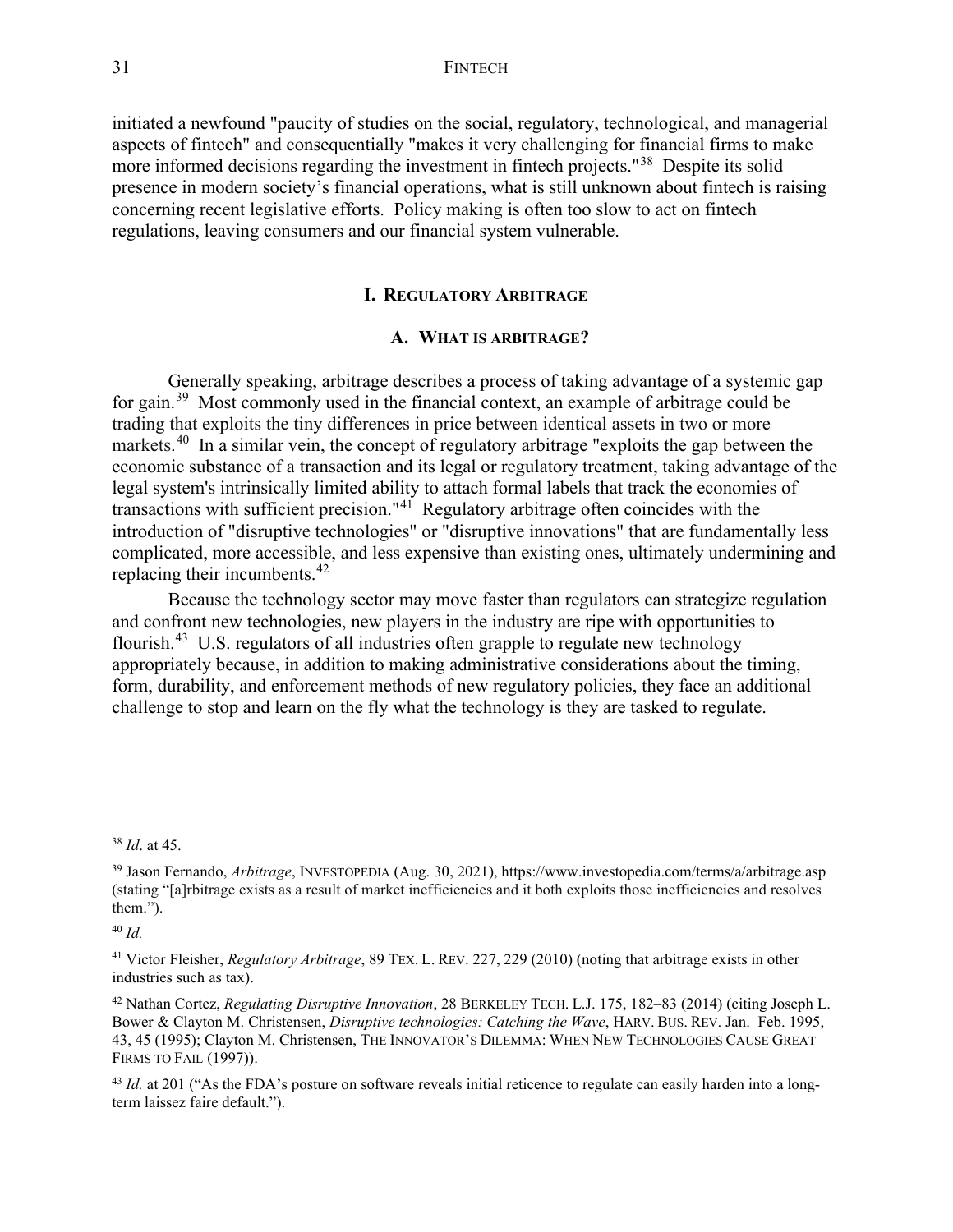As frankly put by Professor Hilary Allen,

"When regulators do not fully understand financial products and services, it is easier for the providers of such products and services to design them in such a way as to avoid the letter (but violate the spirit) of regulations that aim to protect consumers and financial stability. Such regulatory arbitrage can be particularly successful in a system of multiple financial regulators with potentially overlapping jurisdiction, where it is not always clear which of these regulators should regulate a new product or service. These same providers of products and services take advantage of this uncertainty to structure a product to avoid the jurisdiction of the most stringent regulator.<sup> $145$ </sup>

Arbitrage in this paper refers to fintech's strategy of slipping through the cracks of U.S. financial regulators' slow and limited understanding of financial technologies' nuanced capabilities and unprecedented underlying technology.

### **B. ARBITRAGE OF "FINANCIAL TECHNOLOGY" REGULATION**

<span id="page-9-0"></span>To disrupt the market and establish themselves as a competitive player, tech startup companies will often test the limits of their "regulatory entrepreneurship" and seek compliance later when they have grown too big to handle.<sup>[46](#page-9-3)</sup> With upstart companies' overhead advantage, small size, and dispersed nature, fintechs entering finance are initially less restricted by reputational constraints than their legacy financial institution counterparts.<sup>[47](#page-9-4)</sup> At conception, these companies exploit regulatory differences in their use of "float," which is a major source of profits for many fintech firms in which "they collect money upfront and use it, generally paying

<span id="page-9-1"></span><sup>44</sup> Hilary J. Allen, *Regulatory Sandboxes*, 87 GEO. WASH. L. REV. 579, 603 (2019) (citing Cortez, *supra* note 42, at 202–04 (2014) (noting that maintaining the regulatory "status quo" often favors the innovative tech industry and perpetuates more unknown risk)).

<span id="page-9-2"></span><sup>45</sup> *Id.* at 614-15.

<span id="page-9-3"></span><sup>46</sup> *Id*. at 585 ("It is not surprising, then, that many fintech businesses have eschewed the 'regulatory entrepreneurship' strategy adopted by startups like Uber and AirBnB, whereby a firm starts a business of questionable legality and then engages in political pressure to change the law to accommodate that business."); Jones, *supra* note 31, at 181 ("These Unicorns seeks to disrupt established industries by challenging the regulatory system through innovation facilitated by technology. Instead of waiting for clarity on how the law impacts their business, some Unicorns have incorporated law-breaking into their business plans."); *see* Elizabeth Pollman & Jordan M. Barry, *Regulatory Entrepreneurship*, 90 S. CAL. L. REV. 383, 392 (2017); *see also* Grace Fraser, *Shortterm Rental Platforms: Consumer Convenience or Headache for Local Regulators?* AM. U. LEGIS. & POL'Y BRIEF (Apr. 12, 2021), http://www.legislationandpolicy.com/4474/short-term-rental-platforms-consumer-convenience-orheadache-for-local-regulators/ (discussing recent struggles by local governments to regulate short-term rental platforms).

<span id="page-9-4"></span><sup>47</sup> Magnuson, *supra* note 6, at 1199.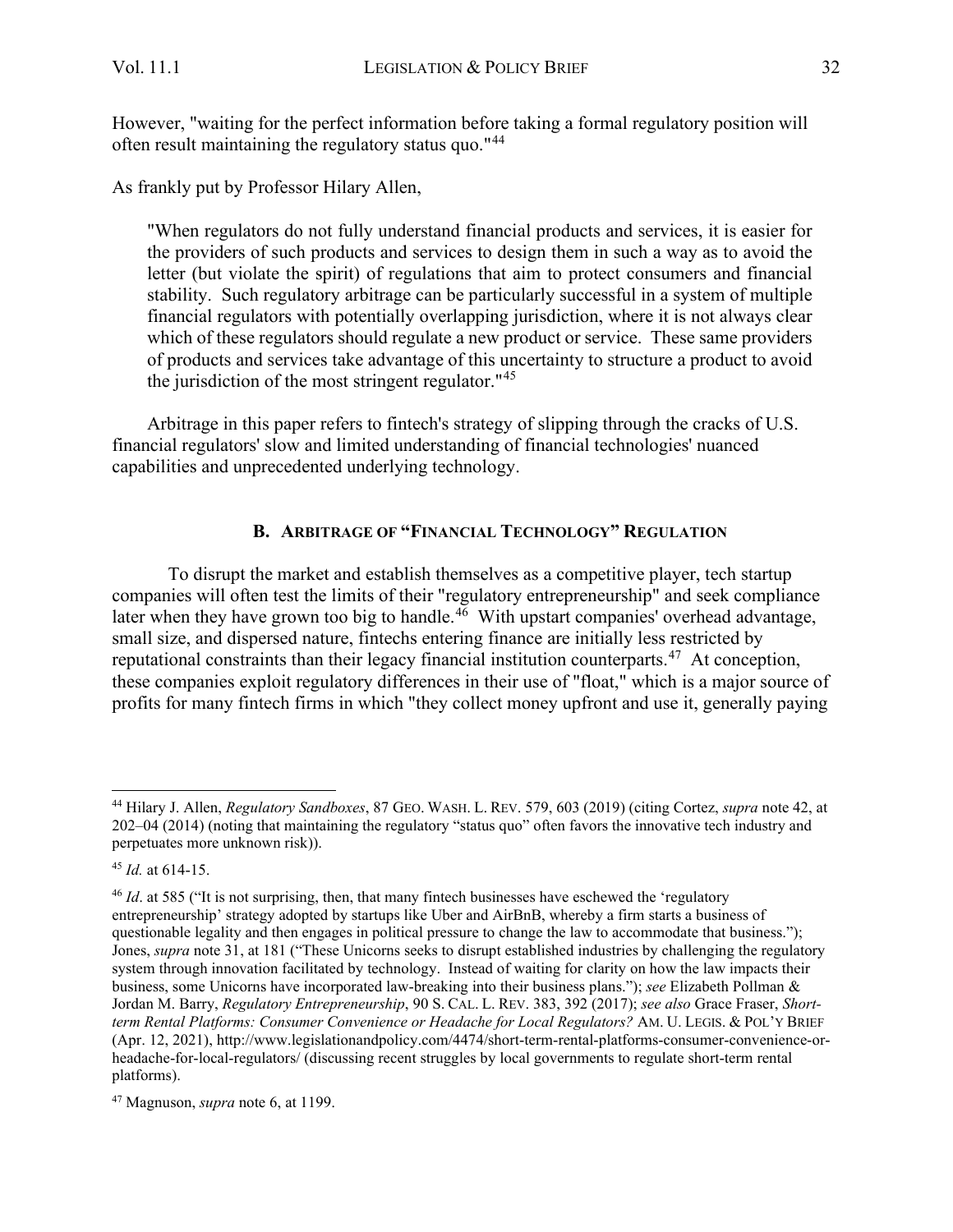no interest on it."<sup>[48](#page-10-1)</sup> These less stringent regulatory requirements imposed on fintech startups "allow them to provide more customized, inexpensive, and easy-to-access financial services to consumers than traditional institutions."[49](#page-10-2)

Among banking and financial institutions, fintech engagement in regulatory arbitrage involves the idea that non-banks can attain market share from banks in products that can be offered without a banking charter. The following section will provide a more detailed breakdown of the current U.S. financial regulatory regime. The key to understanding arbitrage in this context is to appreciate that financial institutions and fintech startups face different regulatory requirements based on the type of financial services they provide.<sup>[50](#page-10-3)</sup>

#### **C. MISGUIDED REGULATORY PERCEPTIONS OF FINTECH COMPANIES**

<span id="page-10-0"></span>A fintech company, having swiftly entered the market thanks to its low overhead and cheap-fast business model, has room to grow without a designated regulatory identity. Considering all the jargon and non-intuitive vocabulary surrounding technology mentioned earlier, it is no surprise that many people define fintech differently than the simplified definition I posit. For future clarification, let us distinguish what is and is not a "fintech" company for the purpose of this paper through the lens of the U.S. regulatory schema currently governing the financial industry.

In general, regulation in the United States is typically perceived as a top-down, command-and-control exercise, where regulators impose rules and enforce compliance without any kind of iterative dialogue with the industry they regulate.<sup>[51](#page-10-4)</sup> Many rules coming from multiple enforcement agencies and, much like technology and finance, the administrative system demands the learning of a new industry language.

Though the U.S. financial regulatory regime is notoriously complicated, the primary regulating agencies group it into three general categories:

- (1) *Depository institution regulators* including the Federal Reserve, Office of the Comptroller of the Currency (OCC), Federal Deposit Insurance Corporation (FDIC) and National Credit Union Administration (NCUA);
- (2) *Consumer protection agencies* including the Consumer Finance Protection Bureau (CFPB) and the Federal Trade Commission (FTC); and
- (3) *Securities regulators* including the Securities and Exchange Commission (SEC), the Commodity Futures Trading Commission (CFTC), and the Financial Industry Regulatory

<span id="page-10-1"></span><sup>48</sup> Stulz, *supra* note 7, at 14 (citing Izabella Kaminska, *Will fintechs sink or swim when floats are regulated?*, ALPHAVILLE (Jan. 7, 2019)).

<span id="page-10-2"></span><sup>49</sup> Lee & Shin, *supra* note 18, at 37-38.

<span id="page-10-3"></span><sup>&</sup>lt;sup>50</sup> *Id.* at 44 ("for example, most banks operate on some form of fractional-reserve banking system. There are strict and complex guidelines for what kind of lending is permissible based on the capital held by a traditional financial institution that may not apply to a lending fintech startup that does not technically lend (e.g., a P2P lending firm).").

<span id="page-10-4"></span><sup>51</sup> Allen, *supra* note 44, at 600.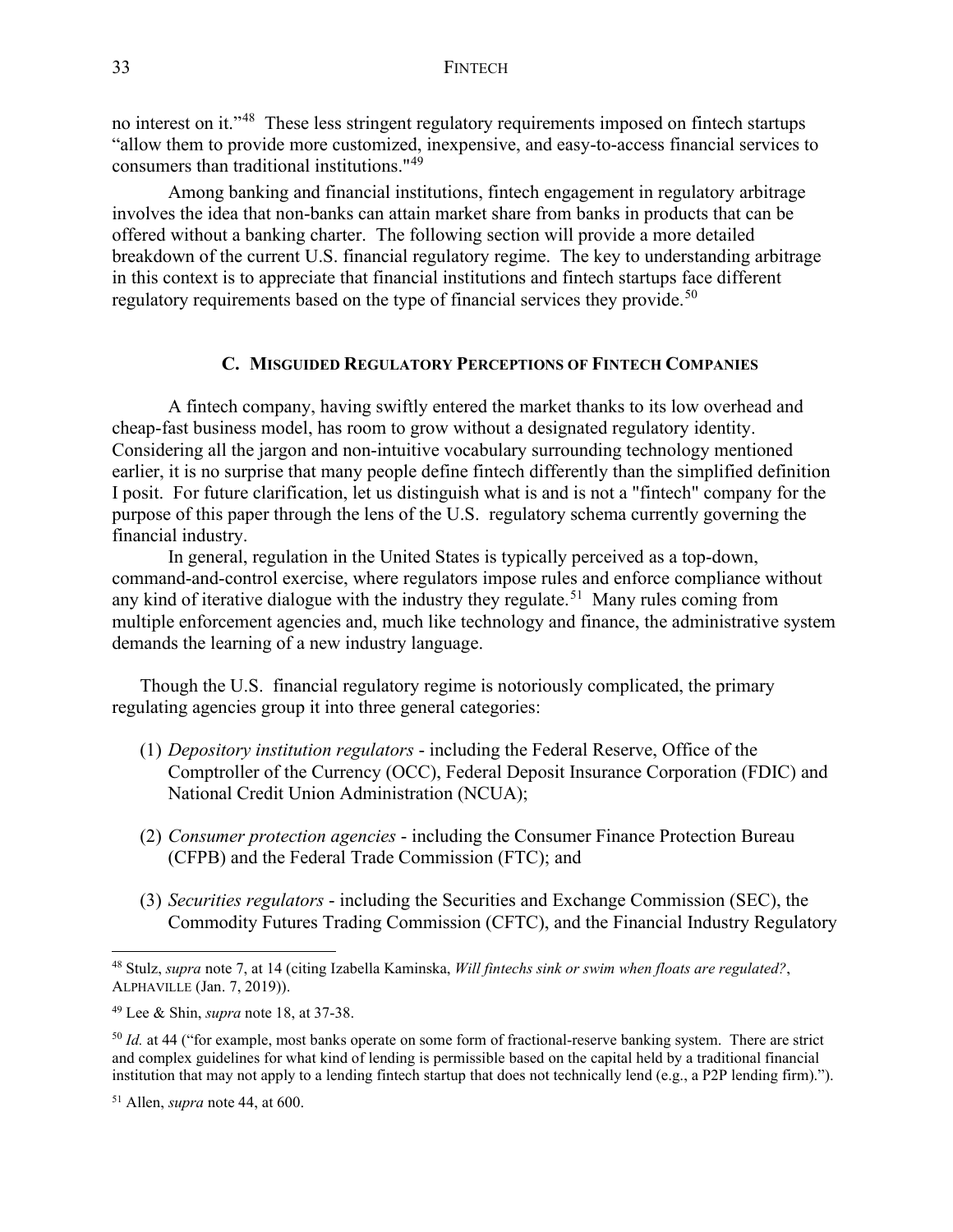Authority (FINRA).<sup>[52](#page-11-0)</sup> Although each regulator has a unique mandate, the system's multiplicity of government bodies creates gaps and overlaps among jurisdictions.<sup>[53](#page-11-1)</sup>

Recognizing that the U.S. financial system is highly regulated and limited in lending practices and collection of consumer information is crucial, since it opens opportunities for new financial services that are not subject to the same regulatory constraints to flourish and gain popularity. Regulatory complexities incubate a sweet spot for innovative technologies concerning robust federal pre-emption policies, disclosure requirements, and compliance costs. Since their inception, technology companies venturing into financial services and marketplace lenders have sought to operate nationally while avoiding the inefficient and costly fifty-state patchwork of statutes, regulations, and licensing requirements for lenders, money transmitters, and payment processors.<sup>[54](#page-11-2)</sup> Even for products that require a charter, such as deposits, non-banks can offer attractive substitutes because they do not always have to meet traditional bank regulations.<sup>[55](#page-11-3)</sup> Such discrepancy in regulatory costs for the same service is exemplary arbitrage. Regulators' misunderstanding of reality fintech is only exacerbated by the fact that "most fintech firms are not subject to the extensive disclosure obligations that large, public financial institutions are."<sup>[56](#page-11-4)</sup> Arbitrage of these types of regulatory transparency requirements results in significantly less public information about upstart fintech companies and concerningly perpetuates U.S. regulators' present position of asymmetric information.

Reforming technology legislation presents "a subject of hot debate whether fintech is sufficiently different from preceding waves of financial innovation to warrant specialized regulatory attention."[57](#page-11-5) Though regulators such as the OCC have acted to incorporate technology in financial services into their regulatory regime through partnerships with technology service providers, regulatory sandboxes, and new offices designated for innovation

<span id="page-11-0"></span><sup>52</sup> ANDREW P. SCOTT, CONG. RSCH. SERV., R46333, FINTECH: OVERVIEW OF FINANCIAL REGULATORS AND RECENT POLICY APPROACHES 2–3 (2020).

<span id="page-11-1"></span><sup>53</sup> *Id.* at 1. *See also* Marc Labonte, CONG. RSCH. SERV., R44918, WHO REGULATES WHOM? AN OVERVIEW OF THE U.S. FINANCIAL REGULATORY FRAMEWORK 8–9 (2020) (expanding on the financial regulatory framework).

<span id="page-11-2"></span><sup>54</sup> Richard E. Gottlieb et al., *Four-Way Stalemate: Recent Developments in Regulatory Compliance for Fintech Companies and Marketplace Lenders*, 75 BUS. LAW. 1931, 1931 (2020). *See* Stulz, *supra* note 7, at 11 (arguing "Fintech firms that do not have a bank charter can compete with banks by offering cheaper and better financial services than those offered by banks. Whereas regulation makes it difficult for FinTech firms to become successful banks, it benefits them when they compete with banks without acquiring a bank charter. . . . Fintech firms are not subject to capital requirements, so they can conduct bank activities at a lower cost. Regulation designed to protect the banking system helps FinTech firms at the expense of banks.").

<span id="page-11-3"></span><sup>55</sup> Stulz, *supra* note 7, at 13 ("[M]uch of FinTech activity finds easy ways of bypassing regulations that affect banks . . . The concern when it comes to FinTech competition is not with whether the banks should be incurring these costs, but with the fact that banks and FinTech firms face different regulatory costs for similar activities because they are subject to different regulations.").

<span id="page-11-4"></span><sup>56</sup> Magnuson, *supra* note 6, at 1203.

<span id="page-11-5"></span><sup>57</sup> Allen, *supra* note 44, at 606.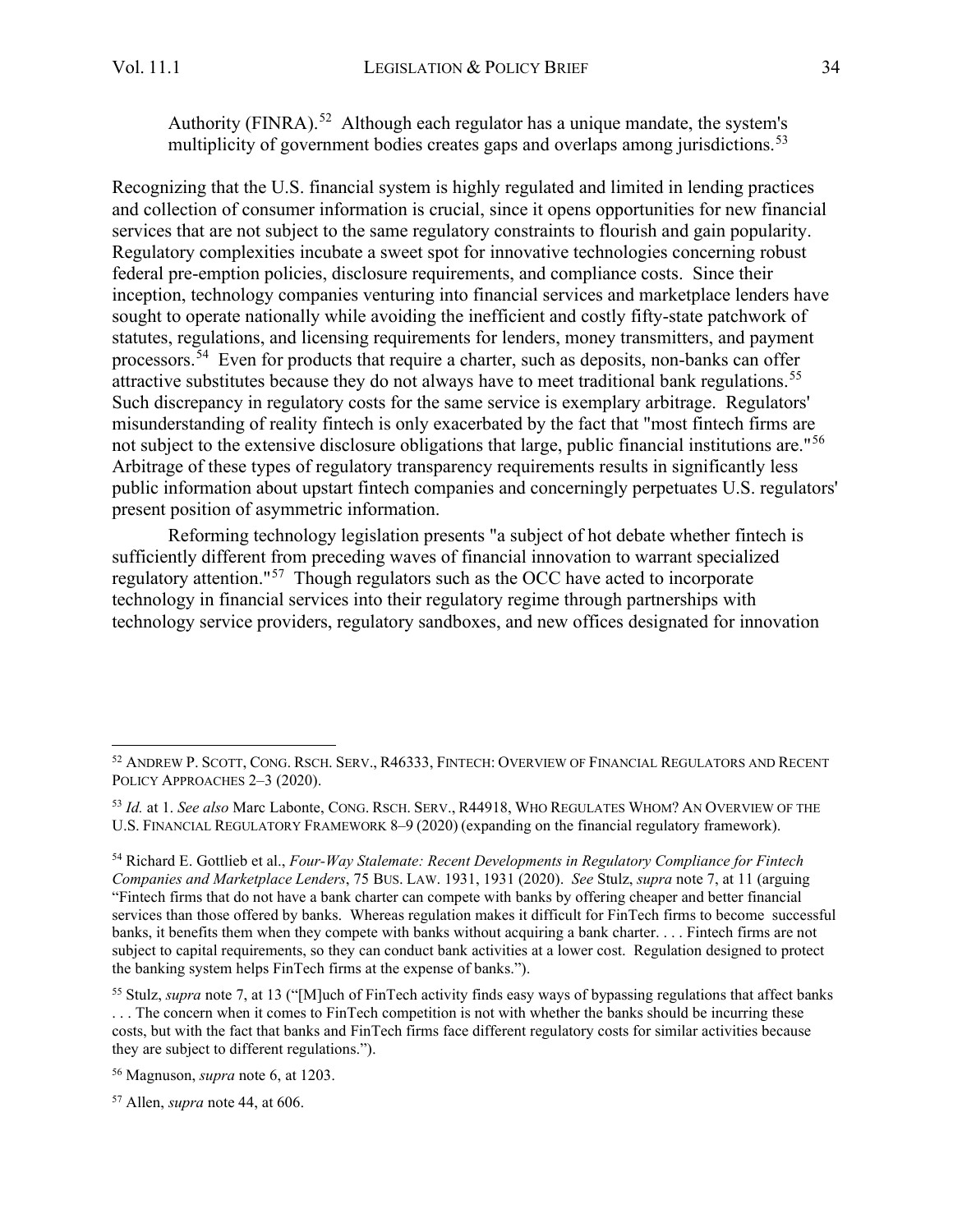programs, the technology they have targeted in the past is not necessarily the "fintech" that should be of priority concern.<sup>58</sup>

The essence of the issue is that current regulatory efforts in financial services focus on tech platforms, products, and services that meet the mold of legacy systems. But real fintech at the heart of this paper presents new and unique functions that slip through these regulatory standards and benefit from a regulatory "Wild West" for too long. Robinhood and Venmo, which the next section discusses in more detail, relished this freedom to create chaos because regulators failed to ascertain their newness into their "fintech" policies and schemas.

#### **II. IDENTIFYING FINTECH ARBITRAGE BY EXAMPLE**

<span id="page-12-0"></span>It would be impracticable to discuss every fintech company presently operating the market. By the time this paper is finished, more will be created.<sup>[59](#page-12-3)</sup> Instead, the following will be a close look at two illustrative fintech companies, Robinhood and Venmo, compared to their respective "brick and mortar" competitors, TD Ameritrade and Zelle. Because many upstart companies relished private company status and were not obligated to make public disclosures, there is more unknown than known about their business models, underlying tech, and nuanced flavors.<sup>[60](#page-12-4)</sup> By considering and comparing fintech to traditional services, we can attempt to discern how the technology-specific characteristics of Robinhood and Venmo allowed for regulatory arbitrage through the angle of the platforms' (1) distinguishable interfaces from their respective legacy competitors and (2) uncertain place in U.S. legacy regulatory structure.

#### **A. ROBINHOOD**

<span id="page-12-1"></span>Robinhood is among a wave of "fintech" firms promising easier, cheaper access to financial services and markets.<sup>61</sup> The company solidified itself as a household name in February 2020 as something to do with "shorts" and "GameStop," but it initially launched in 2013 as a financial news platform, where users could rate stocks and predict their performance. Currently, the company is a broker that offers commission-free trading of stocks, exchange-traded funds (EFTs), crypto-currencies, and options through a mobile app and recently filed to take the company public.<sup>62</sup>

<span id="page-12-2"></span><sup>58</sup> Scott, *supra* note 52, at 4, 6, 11; *see, e.g.,* Scott Coleman, *OCC approves national bank charter applications of fintech company*, JDSUPRA (Jan. 25, 2022), https://www.jdsupra.com/legalnews/occ-approves-national-bankcharter-7048581/.

<span id="page-12-3"></span><sup>59</sup> *See generally* Jeff Kauflin & Janet Novack, *The Most Innovative Companies of 2020*, FORBES (June 8, 2021) https://www.forbes.com/fintech/2021/#47ac5f1a31a6; *The Top 11 Fintech Disruptors of 2021*, *The Fin. Brand* (June 23, 2021), https://thefinancialbrand.com/116705/the-top-11-fintech-disruptors-of-2021/?utm\_medium=email&utm\_source=fintechweeklycom.

<span id="page-12-4"></span><sup>60</sup> Jones, *supra* note 31, at 184.

<span id="page-12-5"></span><sup>61</sup> Gregory Barber, *When Your Hip Fintech App Goes Offline Amid a Market Plunge*, WIRED MAG. (Mar. 9, 2020), https://www.wired.com/story/when-hip-fintech-app-offline-amid-market-plunge/.

<span id="page-12-6"></span> $62$  Robinhood technically first filed a confidential S-1 with the SEC in March 2021 and later made the documents available to the public on July 1, 2021. *See* Brian Baxter, *Robinhood IPO Filing Shows CLO's Pay Valued at \$30*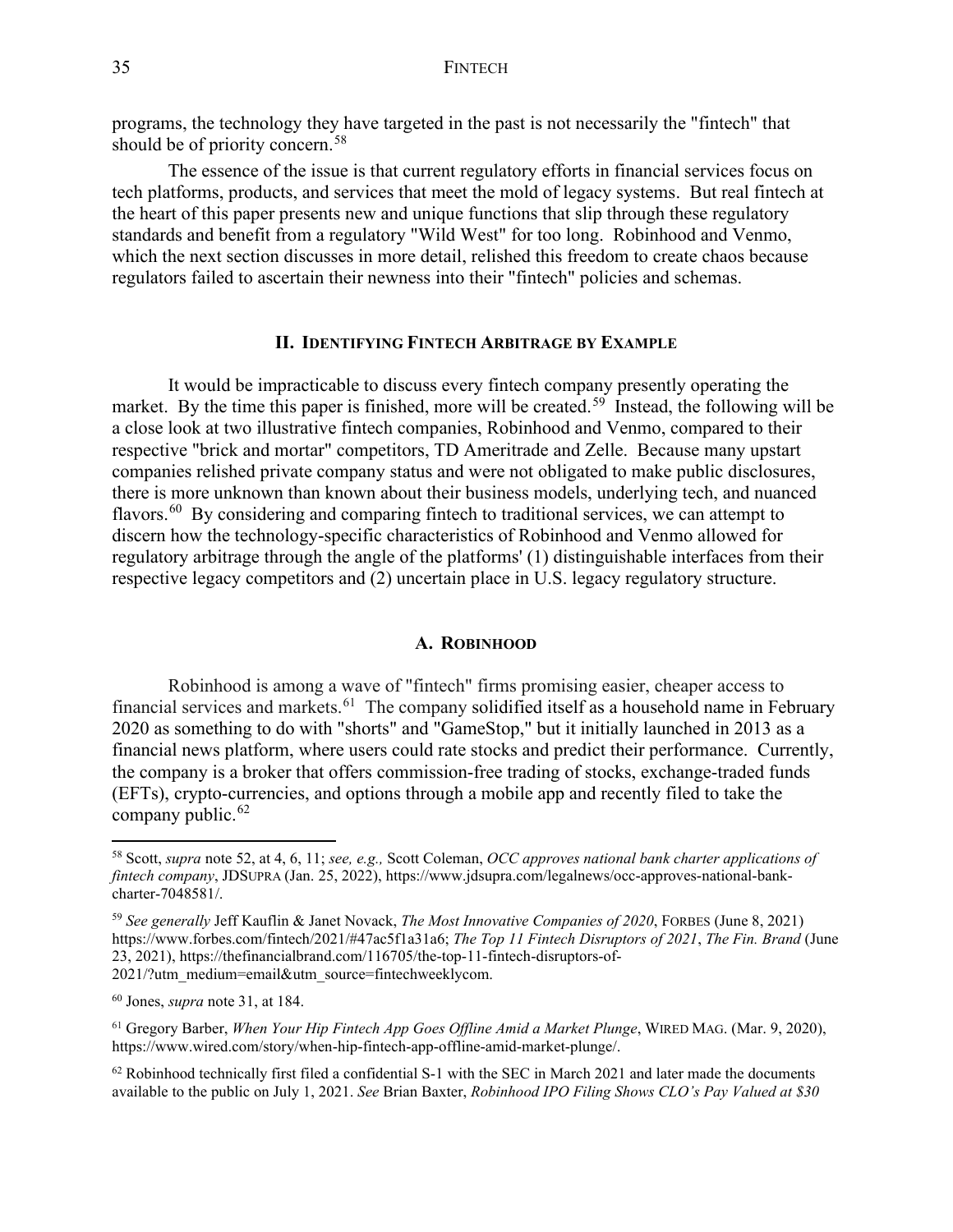Founded by Vlad Tenev and Baiju Bhatt, the company initially intended to be a platform that could simplify some of the necessary steps automated in buying and selling stocks. $63$  The two began with companies called "Celeris" to take advantage of tiny price gaps in the market and "Chronos Research" that focused exclusively on high-speed trading. $64$  In the wake of the Occupy Wallstreet movement in 2011, Tenev and Bhatt crystallized their pursuit to democratize finance through what Tenev described as "an idea and a product in one that nobody else has claimed" and that the core of the idea of the company recognizes "the financial system is an incredibly powerful tool, and it's been available only to the rich until now."<sup>[65](#page-13-3)</sup> Like many tech companies, Robinhood accumulated many new users during the COVID-19 pandemic, amassing 13 million total users in May 2020.<sup>[66](#page-13-4)</sup> In comparison, TD Ameritrade has been registered with the SEC since 1979, and the company merged with its longtime competitor Charles Schwab in 2019. Their shared company mission "to help people realize their financial dreams through investing" is telling of what sets them apart from Robinhood's free-form-fintech model, especially considering much of the additional trading fees are set aside for their more attentive interactive broker-assistance and customer service.<sup>[67](#page-13-5)</sup>

#### **1. COMPARATIVE INTERFACE**

<span id="page-13-0"></span>Robinhood's platform interface is accessible either through the mobile application or accompanying website—both of which are very similar in terms of looks and functionality. Meanwhile, TD Ameritrade offers two separate styled platform interfaces—an original "simple" version and an "advanced" setup tailored towards professional day-traders. Both styles are accessible either through the mobile app or an accompanying website. Diving deeper into the companies' respective interfaces, you will notice they additionally differ in their range of offerings and underlying trading technology. Robinhood supports a limited range of asset classes to trade stocks, ETFs, options, and cryptocurrencies.[68](#page-13-6) Alternatively, TD Ameritrade has a full menu of trading services.

<span id="page-13-3"></span><sup>65</sup> *Id*.

<span id="page-13-5"></span><sup>67</sup> *TD Ameritrade & Charles Schwab,* TD AMERITRADE, https://www.tdameritrade.com/why-td-ameritrade/tdameritrade-charles-schwab.html (last visited Jan. 13, 2022).

*Million (1)*, BLOOMBERG L. (July 1, 2021, 3:12 PM), https://news.bloomberglaw.com/business-andpractice/robinhood-ipo-filing-shows-top-lawyer-pay-valued-at-30-million?context=search&index=0..

<span id="page-13-1"></span><sup>63</sup> *See* Kolhatkar, *supra* note 29 (explaining that Tenev and Bhatt believed by putting the investing tools used by the rich into the hands of nonprofessionals, economic inequality can be reduced).

<span id="page-13-2"></span><sup>64</sup> *See id.* (noting that the founders later sold Chronos Research's software to hedge funds and investment banks, and subsequently converted Chronos itself into a free stock-trading application aimed at millennials, which was initially referred to as "CashCat").

<span id="page-13-4"></span><sup>&</sup>lt;sup>66</sup> See id. (finding Robinhood's success similar to other tech companies in Silicon Valley by behaving aggressively in pursuit of fast growth).

<span id="page-13-6"></span><sup>68</sup> *See* Jean Folger, *Robinhood v. TD Ameritrade*, INVESTOPEDIA (Nov. 10, 2021), https://www.investopedia.com/robinhood-vs-td-ameritrade-4587956 (noting that Robinhood's cryptocurrency offerings include Bitcoin (BTC), Bitcoin Cash (BCH), Bitcoin SV (BSV), Dogecoin (DOGE), Ethereum (ETH),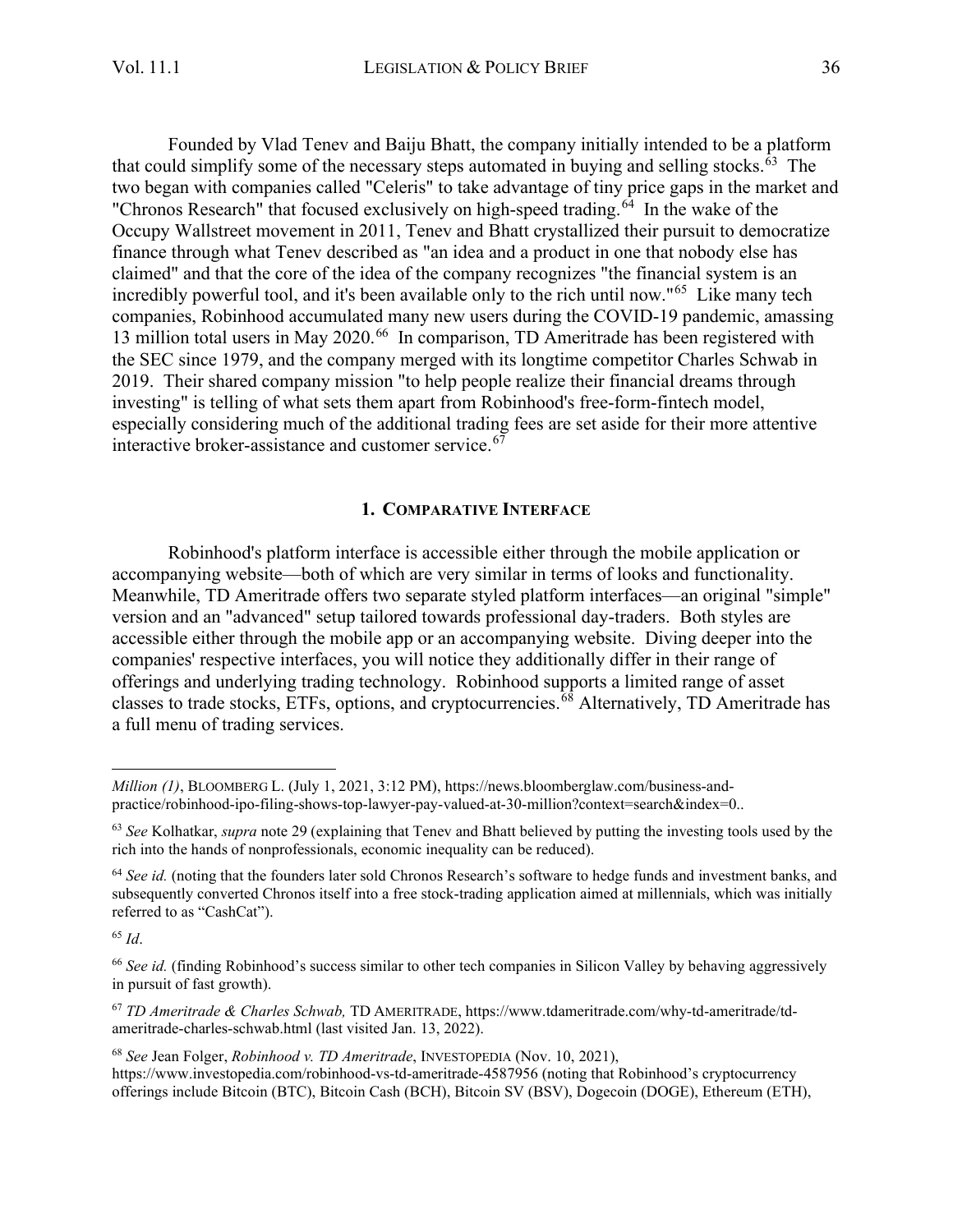#### 37 FINTECH

The Robinhood mobile app is considered a "fintech" because the technology effectively penetrated and converted the traditional operations of legacy trading and the U.S. financial system. By creating a mobile application to "democratize" finance and trading, Robinhood captured millennials' interest and sparked pricing wars with its competitors.<sup>[69](#page-14-0)</sup> Robinhood did not just adopt a low-cost business model but also built the underlying technology platform required to make it possible through "automate[d] user signups, trades, and other important engagement activities without the need of employing a costly support staff" and massive infrastructure.<sup>[70](#page-14-1)</sup> Ameritrade certainly has a digital and tech-based interface for users to trade online or via a mobile app, but this is distinguishable from Robinhood and what this paper identifies as fintech. Ameritrade's financial technology is a mere supplement to the traditional system of brokering, i.e., simply taking what was done in person or a phone call to a computer or mobile application. Meanwhile, Robinhood's tech and the nuanced platform itself shifted the burden of risk management to the consumer and initially snuck through the cracks of regulatory oversight. With its overly complex interface and accessibility to users who know little about the nuances of trading, the app is ripe for consumer manipulation and high risk of people losing their money without much thought, and the company currently has a series of additional civil lawsuits to deal with.<sup>[71](#page-14-2)</sup>

Ethereum Classic (ETC), and Litecoin (LTC) while TD Ameritrade provides access to cryptocurrency only through Bitcoin futures).

<span id="page-14-0"></span><sup>69</sup> *See* John Detrixhe, *Robinhood's speedy rise is shaking up the brokerage market*, QUARTZ (June 20, 2021), https://qz.com/1904510/how-does-robinhood-work/ (noting how as commissions evaporated and profits took a hit from pricing wars, an acquisition spree occurred with "bigger fish gobbling up smaller ones").

<span id="page-14-1"></span><sup>70</sup> Jake Kupperman, *Robinhood: Technological Disruption, Future Dominance, and Ethical Dilemma*, MEDIUM (Mar. 21, 2018), https://medium.com/@jbkupperman/robinhood-technological-disruption-future-dominance-andethical-dilemma-4355225ca994.

<span id="page-14-2"></span><sup>71</sup> *See, e.g.*, Def.'s Notice of Removal, *Kearns v. Robinhood Fin. LLC*, 3:21-cv-01014, at 11 (N.D. Cal. Feb. 9, 2021) (noting that Robinhood utilized gamification tactics to lure in its customers, for example "upon information and belief users are congratulated on their first trade by confetti"); *Mehta v. Robinhood Fin. LLC*, 5:2021-cv-01013 (N.D. Cal. Feb. 9, 2021) (alleging that Robinhood violated the California Consumer Privacy Act by making false representations regarding the nature and quality of its data security); Kate Kelly et al., *Robinhood, in Need of Cash, Raises \$1 Billion From Its Investors*, N.Y. TIMES (July 1, 2021),

https://www.nytimes.com/2021/01/29/technology/robinhood-fundraising.html ("In protest, hundreds of thousands of users joined a campaign to give Robinhood's app the lowest one-star review and drive the company's rating down. Some investors also sued Robinhood for the losses they sustained after the company cut off trading in certain stocks and several lawmakers urged regulators to exercise more scrutiny of the company."); Jim Zarroli, *He Thought Day Trading Would Be a Thrill. He Ended Up Losing \$127,000*, NPR (Dec. 8, 2020),

https://www.npr.org/2020/12/08/943224222/he-thought-day-trading-would-be-a-thrill-he-ended-up-losing-127-000*;*  Jim Zarroli, *Millions Turn to Stock Trading During Pandemic, But Some See Trouble For The Young*, NPR (Aug. 11, 2020), https://www.npr.org/2020/08/11/895054084/millions-turn-to-stock-trading-during-pandemic-but-somesee-trouble-for-the-youn ("It can be addictive and it can be akin to gambling. And I think that's where a lot of students get themselves in trouble . . . .").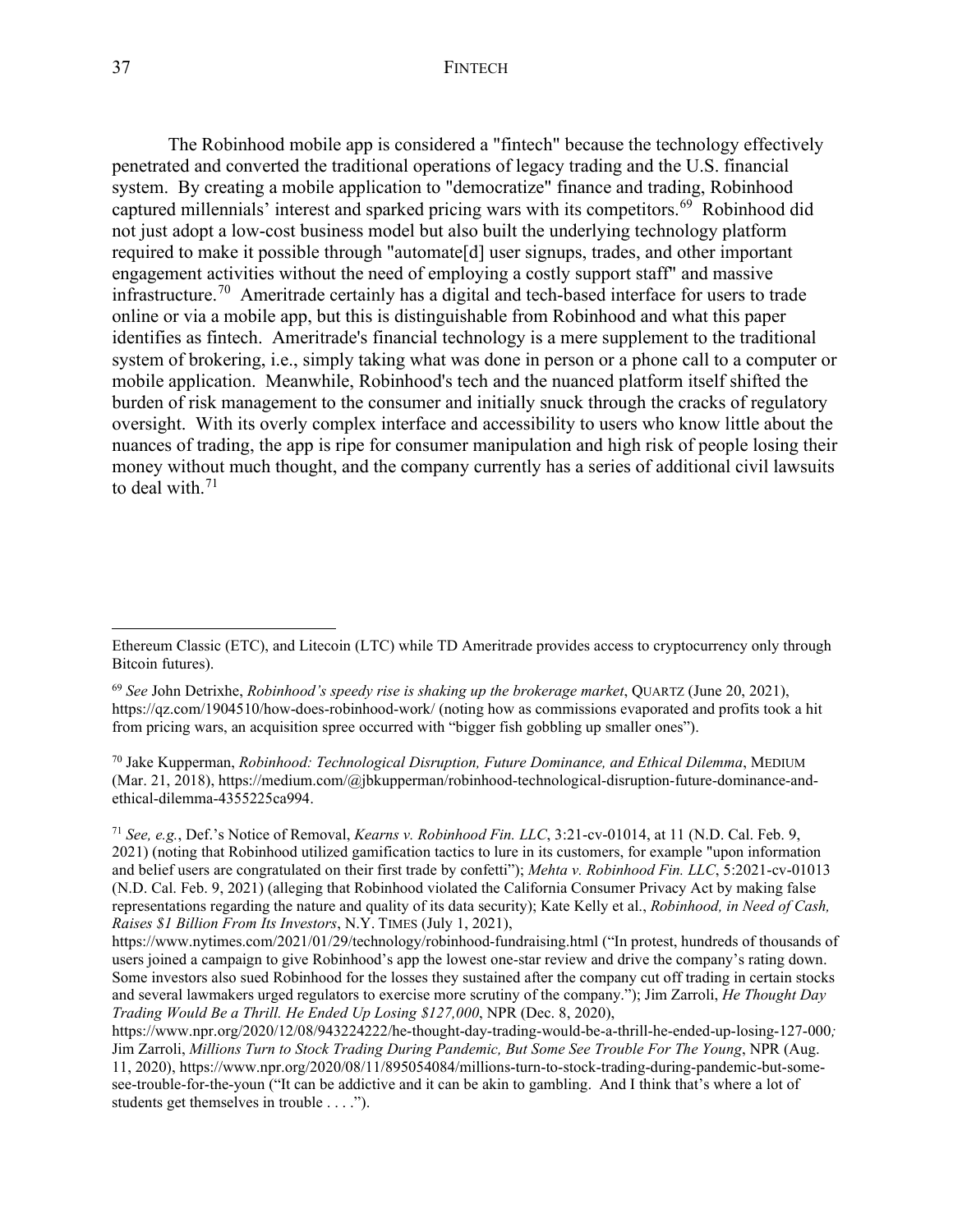#### **2. REGULATORY LENS**

<span id="page-15-0"></span>Before Robinhood, traditional brokers charged fixed-rate commissions to retail investors for nearly 200 years.<sup>[72](#page-15-1)</sup> Since the fintech entered the market in full force, all legacy brokerage firms, including TD Ameritrade, experienced significant downward pressure to cut their commission costs, a trend that some academics have coined as the "Robinhood Effect."[73](#page-15-2) 

Like traditional broker-dealer services, Robinhood operates under regulation by the SEC and FINRA, and the company's intense popularity has not come without (delayed) regulatory pushback.<sup>[74](#page-15-3)</sup> Being under the watchful eye of these regulators, the company effectively has a fiduciary duty to customers and a duty of best execution to obtain the most favorable price reasonably available to its users.<sup>[75](#page-15-4)</sup>

Robinhood has faced a great deal of controversy over making most of its money through payment for order flow (PFOF), a practice in which over-the-counter market makers, which are typically large financial institutions that act as wholesalers by buying and selling securities to satisfy the market make cash payments to retail brokerage firms for marketable retail customer order flow.<sup>[76](#page-15-5)</sup> PFOF is not a business model unique to Robinhood, and the SEC and FINRA generally restrict broker-dealers from participating in certain transactions that may present potential conflicts of interest.<sup>[77](#page-15-6)</sup> PFOF practices are not a regulatory compliance issue per se, but the SEC has stated that the presence of PFOF raises the potential for conflicts of interest for broker-dealers handling customer orders.[78](#page-15-7) 

Further, regulators consider it difficult to rank Robinhood's payment for order flow (PFOF) numbers because the company does not publish its trading statistics.<sup>79</sup>

In early June 2021, the SEC began to examine the market structure after the meme-stock trading frenzy earlier that year that influenced the share prices of companies like GameStop Corp. (GME) and AMC Entertainment Holdings, Inc. (AMC) to unexpected levels. In this investigation, the SEC scrutinized the company's PFOF process comparatively to trade orders

<span id="page-15-4"></span><sup>75</sup> *See id*. at 48.

<span id="page-15-1"></span><sup>72</sup> *See* John Divine, *How Robinhood Changed an Industry*, U.S. NEWS (Oct. 17, 2019),

https://money.usnews.com/investing/investing-101/articles/how-robinhood-changed-an-industry (noting that up until the 1970s a single trade could cost hundreds of dollars).

<span id="page-15-2"></span><sup>73</sup> *See* Wang, *supra* note 28, at 49–50 (explaining how the "Robinhood effect" has forced traditional brokers to see a lower return from their investors, putting them under pressure to eliminate transaction fees or cut commissions).

<span id="page-15-3"></span><sup>74</sup> *See id*. at 44 (noting that the proliferation of free or low-cost investment apps has disrupted the financial industry's traditional ways).

<span id="page-15-5"></span><sup>76</sup> *See id*. at 50–51 ("Market makers earn most of their revenue by charging a spread on the buy and sell price and transacting on both sides of the market.").

<span id="page-15-6"></span><sup>77</sup> *See id*. at 48 (stating that as a part of its duty of fair-dealing to its clients, a broker-dealer is required, under certain circumstances, to disclose material conflicts of interest to its customers).

<span id="page-15-7"></span><sup>78</sup> *See id.* at 51; Alexander Osipovich, *Robinhood's Debut is Clouded by SEC Scrutiny of Payment for Order Flow*, WALL ST. J. (July 7, 2021), https://www.wsj.com/articles/robinhoods-debut-is-clouded-by-sec-scrutiny-of-paymentfor-order-flow-11625655600.

<span id="page-15-8"></span><sup>79</sup> *See* Folger, *supra* note 68 (noting that while the industry standard is to report PFOF on a per-share basis, Robinhood uses a per-dollar basis, and despite failing to disclose its price improvement statistics, price improvement is not of concern because its target customers tend to trade small quantities).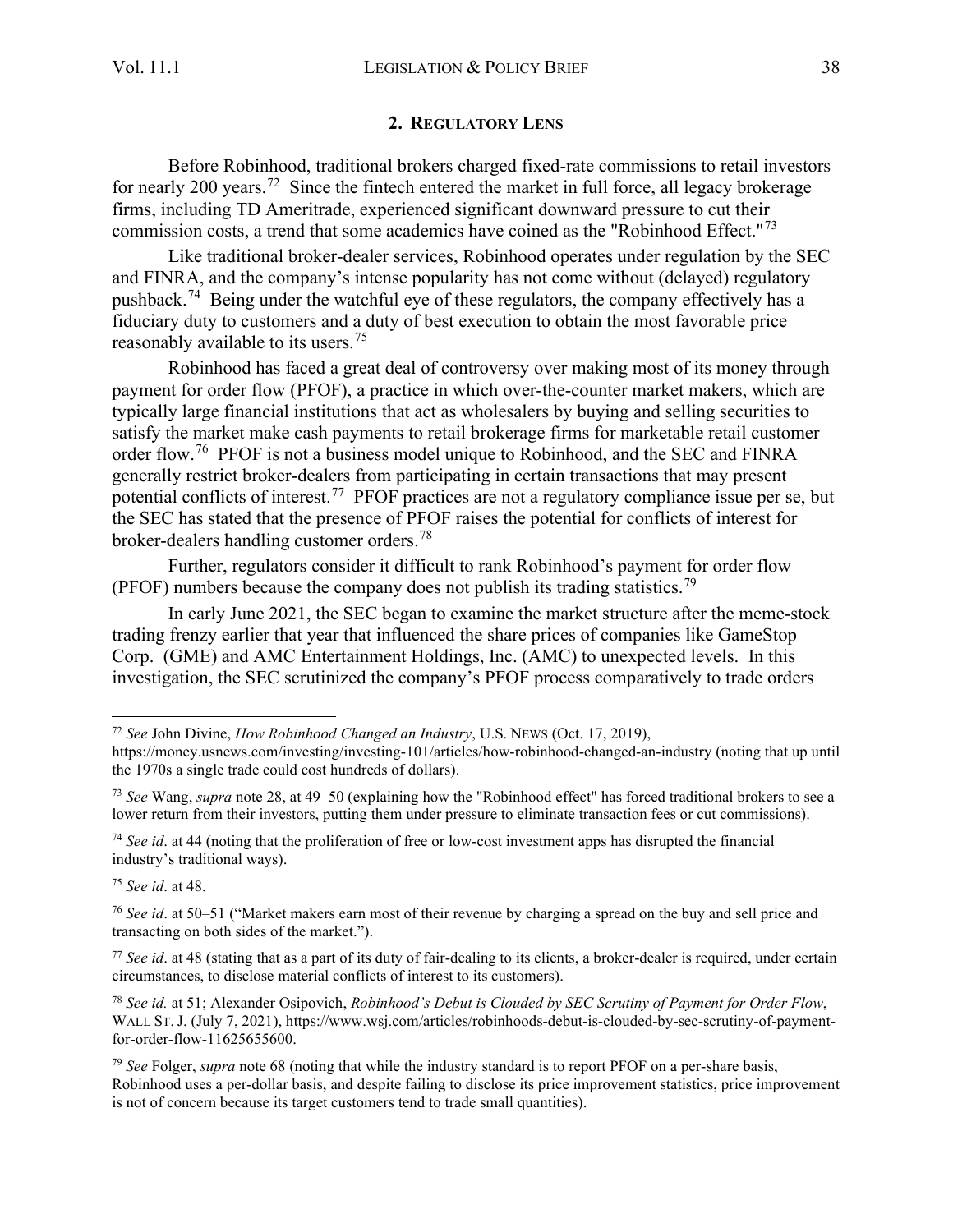from individual investors are routed by brokerage firms to off-exchange, high-speed traders known as wholesalers, such as Citadel Securities, LLC and Virtu Financial, Inc. (VIRT).<sup>[80](#page-16-0)</sup> These specific off-exchange traders must offer prices that are at least as good as the national best offer, which is what is offered by the official exchanges. At the conclusion of the investigation in October 2021, the SEC identified digital engagement practices and selling through wholesalers as potential areas for further consideration "[to] protect investors, maintain fair, orderly, and efficient markets, and facilitat [e] capital formation."<sup>81</sup> Ultimately, the SEC is concerned about a lack of transparency over the prices that off-exchange traders provide to their customers. SEC Chairman Gary Gensler has been highly critical of PFOF. He and other critics believe the practice inherently creates a conflict of interest for brokerages and incentivizes them to send customer orders to the highest bidder as opposed to the market maker that offers the best prices or fastest execution. Interestingly, Robinhood noted in its recently filed S-1 form that the banning of PFOF is a risk to its business model and would have a substantial impact on its operations.[82](#page-16-2) Meanwhile, TD Ameritrade's order routing algorithm aims for fast execution and price improvement and publishes price improvement statistics. According to this data, their most marketable orders get slightly more than 1½ cents per share (\$0.015) in price improvement. Additionally, TD Ameritrade receives some PFOF but claims its order execution engine doesn't prioritize it. [83](#page-16-3)

FINRA also recently ordered the company to pay approximately \$70M in penalties. The main findings in FINRA's investigation were: (1) Robinhood communicating false information to their clients (whether customers could place trades on margins, how much cash was in customer accounts, risk of loss customers faced in certain options, etc.), (2) inappropriately offering options trading to customers without exercising due diligence and too heavily using bots, (3) failing to reasonably supervise the technology that it uses to provide core broker-dealer services resulting in a series of app outages, and (4) failing to report thousands of written customer complaints they were required to report.<sup>[84](#page-16-4)</sup> On the other hand, TD Ameritrade users benefit from around-the-clock customer service options.[85](#page-16-5)

Robinhood significantly changed the operational game aspect of trading. While Robinhood's free stock and options trading was revolutionary just five years ago, today, it is becoming status quo today. But the focus on free trading overlooks the other extremely

<span id="page-16-0"></span><sup>80</sup> *Id*.

<span id="page-16-1"></span><sup>81</sup> *Staff Report on Equity and Options Market Structure Conditions in Early 2021*, SEC 43 (Oct. 14, 2021), https://www.sec.gov/files/staff-report-equity-options-market-struction-conditions-early-2021.pdf.

<span id="page-16-2"></span><sup>82</sup> *See* Matthew Johnston, *How Robinhood Makes Money*, INVESTOPEDIA (Jul. 19, 2021),

https://www.investopedia.com/articles/active-trading/020515/how-robinhood-makes-money.asp#citation-27; Osipovich, *supra* note 78; *see also* Hirsh Chitkara et al., *Everything You Need to Know About the Robinhood IPO,*  PROTOCOL (July 1, 2021), https://www.protocol.com/robinhood-ipo-s-1?rebelltitem=6#rebelltitem6 (noting that through the PFOF system, the company makes more money when more customers make trades, but such transactions could conflict with customers' best financial interests).

<span id="page-16-3"></span><sup>&</sup>lt;sup>83</sup> Folger, *supra* note 68 (in the third quarter of 2019, the company received an average of \$0.0012 per share in PFOF).

<span id="page-16-4"></span><sup>&</sup>lt;sup>84</sup> The SEC also fined Robinhood \$65M in December 2020 for similar findings related to misleading customers about revenue sources and failing to satisfy duty of best execution. *See* Securities Act Release No. 10906, "In the Matter of Robinhood Financial, LLC" (Dec. 17, 2020), https://www.sec.gov/litigation/admin/2020/33-10906.pdf.

<span id="page-16-5"></span><sup>85</sup> *See* TD Ameritrade, *supra* note 67.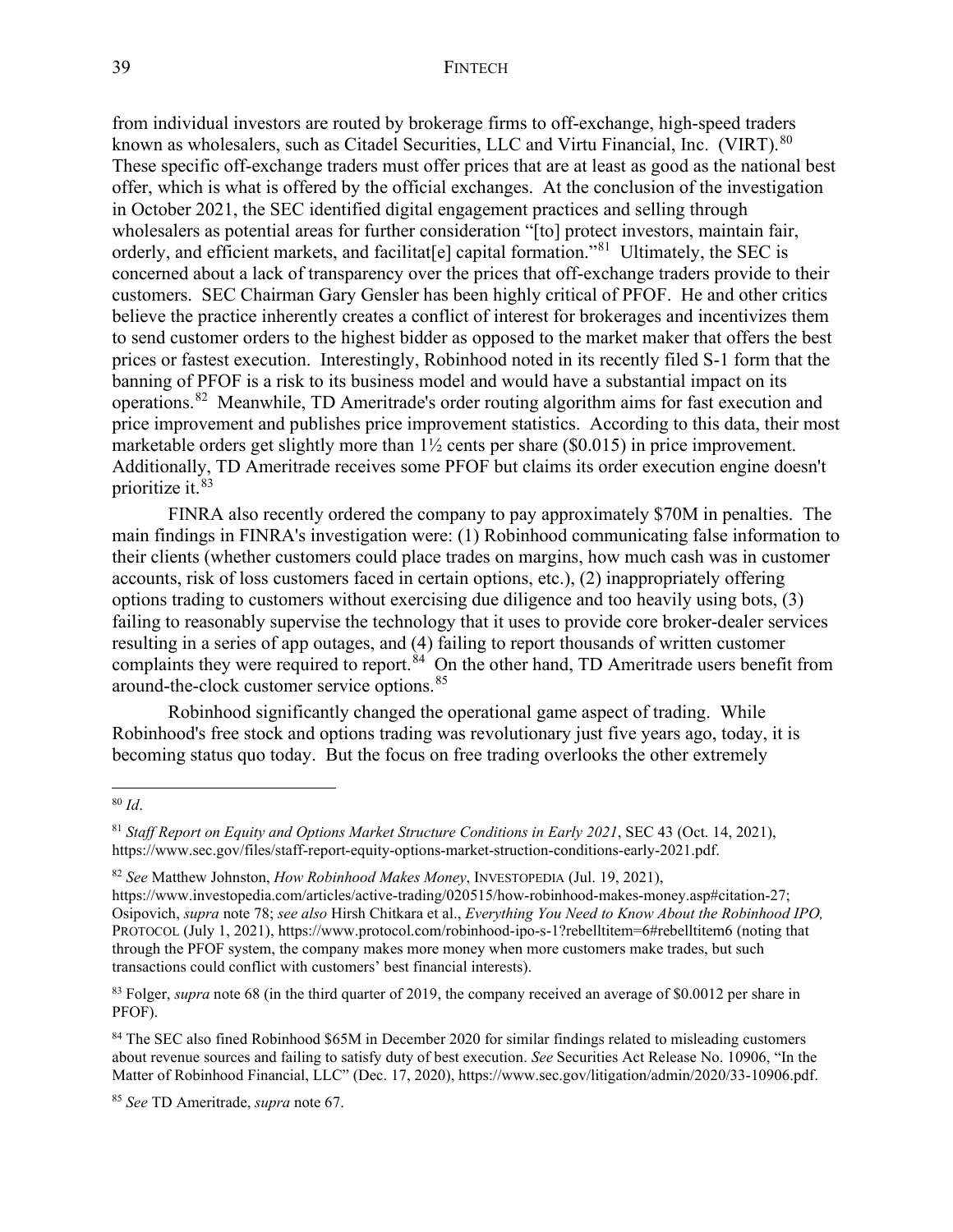important differentiators that made Robinhood a success: the streamlined five-minute signup process, no account minimums, the sleek app, its social nature, crypto trading, after-hours trading, the new high-yield cash accounts – Robinhood was building out these customer-centric features while industry mainstays were trying to maintain their oligopolistic, fee-heavy structures.<sup>[86](#page-17-1)</sup>

#### **B. VENMO**

<span id="page-17-0"></span>Investors historically tend to protect their reserves during times of crisis, but online banking and cashless transactions through technology like Venmo proved increasingly popular throughout the COVID-19 pandemic.<sup>[87](#page-17-2)</sup> Venmo is a well-known standalone fintech firm that allows individuals to transfer cash immediately to other individuals.<sup>[88](#page-17-3)</sup> The company started as a "social payments app" (supporting payment transactions made between individuals and their mobile devices) for iOS and Android in 2009, and PayPal acquired it in 2013.<sup>[89](#page-17-4)</sup> Since its initial launch, Venmo prides itself in offering users to send each other payments through their mobile application by simply connecting their credit card or bank account. However, Venmo puts a social twist on these payments because it allows you to "broadcast the fact that you just paid a friend \$5 for a beer over Twitter or Facebook."<sup>90</sup>

Magdon-Ismail and Andrew Kortina, the company's founders, initiated the app as a solution to more and more people trying to access their bank on their smartphone mobile browsers. Since then, it has reached a critical mass of millions of users.<sup>[91](#page-17-6)</sup> The company does not charge individual users for sending or receiving payments, nor does it charge any monthly or annual fees. Instead, Venmo generates revenue via its interchange and withdrawal fees, interest on cash, and charging a 3% fee it charges for credit card transactions.<sup>[92](#page-17-7)</sup> Although Venmo has recently partnered with banks to offer debit and credit cards, these products are not related to the arguments made about fintech companies in this paper.<sup>[93](#page-17-8)</sup>

Inspired by Venmo's profit-making through their depositors' transactions, legacy U.S. banks decided to enter the peer-to-peer application market. In 2017, JP Morgan, Bank of America, Wells Fargo, US Bancorp, and Capital One joined together to launch Zelle to compete

<span id="page-17-7"></span><sup>92</sup> Andrew Bloomenthal, *Venmo: Its Business Model and Competition*, INVESTOPEDIA (Apr. 15, 2021), https://www.investopedia.com/articles/personal-finance/010715/venmo-its-business-model-and-competition.asp.

<span id="page-17-1"></span><sup>86</sup> Divine, *supra* note 72.

<span id="page-17-2"></span><sup>87</sup> *See* Scott, *supra* note 52; John Heggestuen, *The Future of Payments: 2014* [Slide deck], INSIDER (Nov. 17, 2014), https://www.businessinsider.com/the-future-of-the-payments-industry-2014-slide-deck-2014-7.

<span id="page-17-4"></span><span id="page-17-3"></span><sup>&</sup>lt;sup>88</sup> Stulz, *supra* note 7, at 8.<br><sup>89</sup> Amelia Acker & Dhiraj Murthy, *What is Venmo? A descriptive analysis of social features in the mobile payment platform*, 52 TELEMATICS & INFORMATICS Art. 101429 (2020).

<span id="page-17-5"></span><sup>90</sup> Erick Schonfeld, *Social Payment Startup Venmo Raised \$1.2 Million and has a New iPhone App (TCTV*), TECHCRUNCH (Sept. 16, 2010), https://techcrunch.com/2010/09/16/venmo-1-2-million-iphone/.

<span id="page-17-6"></span><sup>91</sup> Acker & Murthy, *supra* note 89.

<span id="page-17-8"></span><sup>93</sup> *Id*. (Venmo offers a debit card in partnership with Mastercard (MA). As a result, users can use their Venmo balance to make purchases anywhere MasterCard is accepted in the United States. ATM withdrawals are free if they accept MoneyPass. Otherwise, there could be a fee. Then, in 2020, Venmo launched its credit card. Synchrony Bank issues the Venmo Visa Credit Card).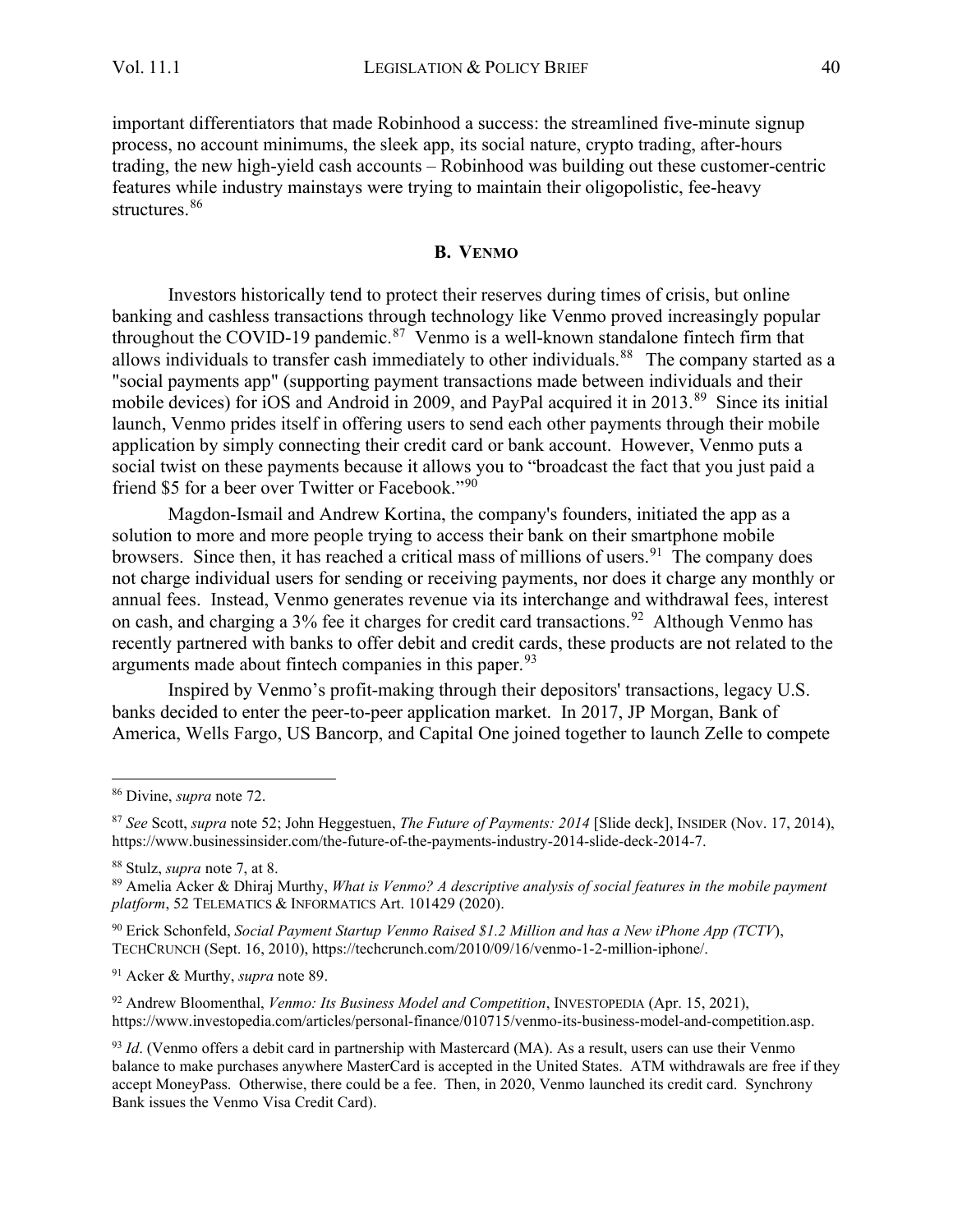with Venmo and create an internal system for their bank members' peer-to-peer transactions.<sup>[94](#page-18-2)</sup> Similar to Robinhood, as Venmo grew in popularity and more and more people turned to a cashless lifestyle, the company faced pushback over privacy issues and making money through selling users' personal information and behavioral data.<sup>95</sup>

#### **1. COMPARATIVE INTERFACE**

<span id="page-18-0"></span>Setting up a Venmo account is simple. Once downloaded on a mobile device, the application immediately prompts the user to connect their bank information (debit, credit, or savings account). The user is then free to transfer funds, request money, and take note of any transactions made by other users within their mobile contacts. One may argue that tech's interface looks more like a social media page than that of a financial tool. Other users have a contact photo and mark a transaction with a quick caption and usually a sampling of emoticons. Users even have the option to "heart" a transaction after it's been made and is open for viewing to anyone. Venmo has since allowed users to opt for more privacy. But it is Venmo's unusual socially-oriented approach to its interface that distinguishes it as a fintech rather than a digital adaption of peer-to-peer banking.

Unlike Venmo, which is a standalone fintech firm, Zelle's interface varies depending on what bank the user's deposits are associated with.<sup>[96](#page-18-4)</sup> Zelle has an independent mobile application, but users may also use Zelle through their banking applications. Though Zelle eliminated the need for a third-party application like Venmo, the company's technology model has had some challenges with fraudulent activity and mal-intentioned transfers. Because funds are instantaneously transferred between accounts through Zelle, the app does not have precautions to verify purchases between parties, in some cases resulting in the receiver of funds closing their accounts and disappearing without a trace.  $97$ 

#### **2. REGULATORY LENS**

<span id="page-18-1"></span>Mobile payments startups typically satisfy the definitions of a "money transmitter" under the Bank Secrecy Act and thus be subject to various registration, reporting, and recordkeeping

<span id="page-18-2"></span><sup>94</sup> Avery Hartmans, *How to use Zelle, the lightning-fast payments app that's more popular than Venmo in the US*, BUS. INSIDER (Jun. 14, 2018), https://www.businessinsider.in/how-to-use-zelle-the-lightning-fast-payments-appthats-more-popular-than-venmo-in-the-us/articleshow/64579931.cms.

<span id="page-18-3"></span><sup>95</sup> Kate Dore, *Mobile payment app complaints are surging as more Americans go cashless*, CNBC (June 25, 202), https://www.cnbc.com/2021/06/25/mobile-payment-app-complaints-are-surging-as-more-americans-gocashless.html? source=iosappshare%7Ccom.google.Gmail.ShareExtension.

<span id="page-18-4"></span><sup>96</sup> Lauren Lyons Cole, *Venmo Just Settled with the FTC*, INSIDER (Mar. 5, 2018), https://www.businessinsider.com/venmo-apple-pay-cash-vs-zelle-2017-12.

<span id="page-18-5"></span><sup>97</sup> Sarah Perez, *Zelle users are finding out the hard way there's no fraud protection*, TECHCRUNCH (Feb. 16, 2018) https://techcrunch.com/2018/02/16/zelle-users-are-finding-out-the-hard-way-theres-no-fraud-protection/.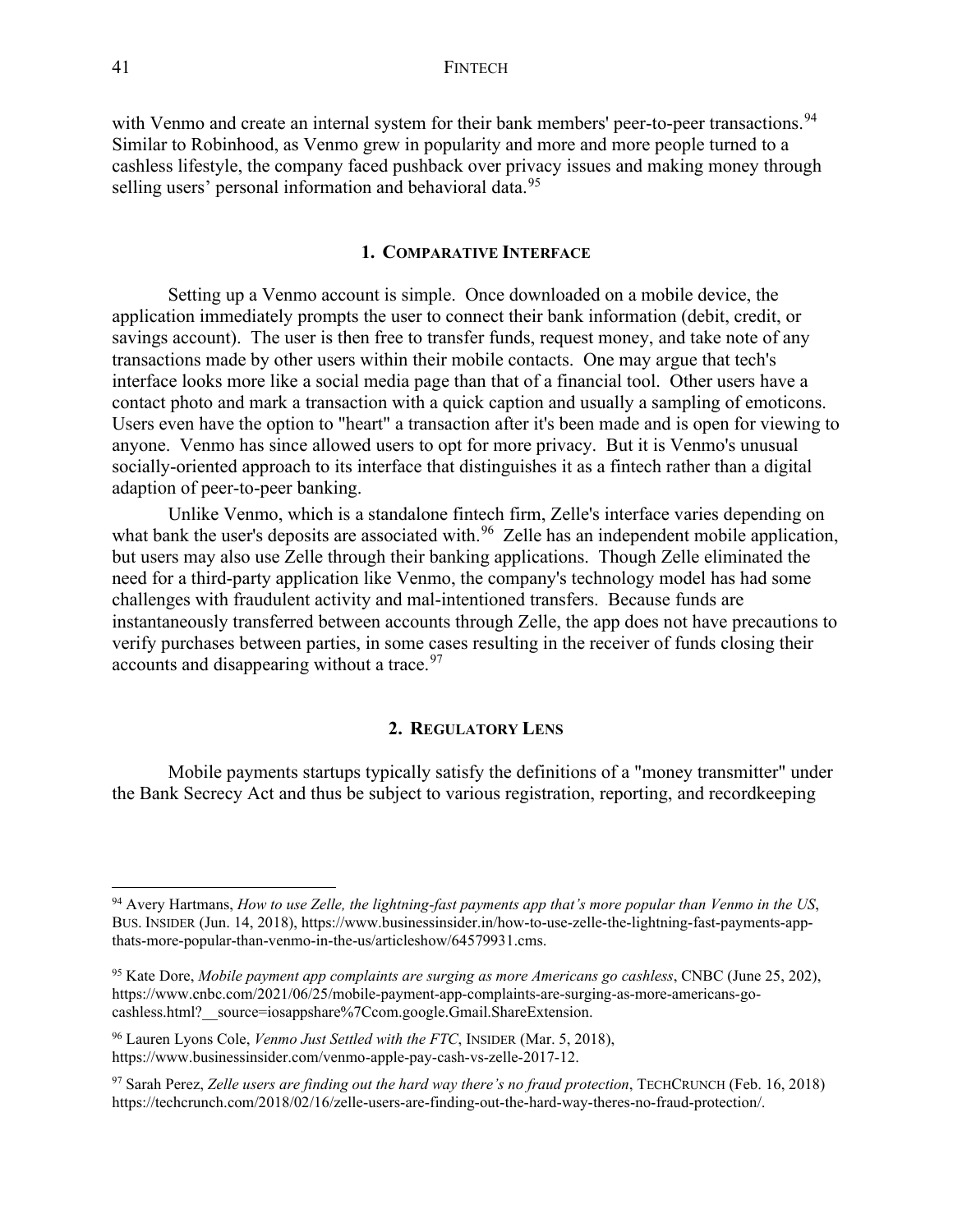requirements designed to address money laundering.<sup>[98](#page-19-0)</sup> However, Venmo's unique data usage and social flavors initially allowed them to circumvent these regulatory requirements.<sup>99</sup>

Further, one of the biggest issues with third-party payment apps is that they are not banks. Fintechs lack the consumer protections that banks offer. Deposits at legacy financial institutions are insured up to \$250,000 by the Federal Deposit Insurance Company (FDIC). The cash people keep in Venmo or a similar app is not FDIC-insured like their checking account balance. In the event Venmo disappears, a user's funds could potentially disappear with it.<sup>[100](#page-19-2)</sup> Money that is transferred through Zelle directly comes from partnering bank deposits and is therefore subject to FIDC protection.

In 2018, the FTC launched a regulatory complaint against Venmo for misleading users to think that the app used "bank-grade security systems" and other privacy concerns.[101](#page-19-3) Because Venmo is a third-party app between banks, issues arise when users "transfer" money through the app with insufficient funds in their bank account. Since the FTC suit was settled, Venmo now presents a notice with every request to transfer Venmo funds to a user's tangible connected bank  $\arccos 102$  $\arccos 102$ 

Though all financial systems are susceptible to some degree of fraud, inconsistent aspects of Zelle's design have also interestingly contributed to the users' vulnerability.<sup>[103](#page-19-5)</sup> Even if users are victims of fraud, their availability and process to seek remedy depend on their specific bank.<sup>[104](#page-19-6)</sup> In other instances, Zelle users have mistakenly transferred money to the wrong people (who fraudulently registered their phone numbers in the app) only to have that money lost forever.[105](#page-19-7) Meanwhile, Paypal (who owns Venmo) offers a robust menu of protections over users' financial information and transactional activity.<sup>[106](#page-19-8)</sup>

However, Zelle's privacy issues by no means sanctify Venmo; as the company ventures into deeper unknown territory in the form of cryptocurrency, it has alarmed regulators once

<span id="page-19-5"></span><sup>103</sup> Perez, *supra* note 97 (e.g., with some banks, the app will always notify customers when money is transferred, whereas the app will not with other banks).

<span id="page-19-6"></span><sup>104</sup> Stacy Cowley, *Zelle, the Bank's Answer to Venmo, Proves Vulnerable to Fraud*, N.Y. TIMES (Apr. 22, 2018), https://www.nytimes.com/2018/04/22/business/zelle-banks-fraud.html (noting "some customers who lost money were made whole by their banks; others were not.").

<span id="page-19-7"></span><sup>105</sup> Cole, *supra* note 96.

<span id="page-19-0"></span><sup>98</sup> Allen, *supra* note 43, at 589. *See* 31 C.F.R. § 1010.100 (ff)(5); 31 C.F.R. § 1022.210 (2020).

<span id="page-19-1"></span><sup>99</sup> Ruth Reader, *How Peer-to-Peer Payment Pioneer Venmo Grew Up and Got Serious*, FAST CO. (Apr. 18, 2017), https://www.fastcompany.com/40400786/how-peer-to-peer-payment-pioneer-venmo-grew-up-and-got-serious.

<span id="page-19-2"></span><sup>100</sup> Cole, *supra* note 96.

<span id="page-19-3"></span><sup>101</sup> *PayPal, Inc.*, 162 F.T.C. 3102 (2018).

<span id="page-19-4"></span><sup>&</sup>lt;sup>102</sup> Cole, *supra* note 96 (The full complaint reveals that although Venmo displays an estimated arrival time for the deposit, it is not guaranteed that a user will get their money by that time. Instead, the transfer will first undergo a review process that could result in the transfer being delayed or canceled or the funds being held by Venmo).

<span id="page-19-8"></span><sup>106</sup> *Security for Buyers*, PAYPAL, https://www.paypal.com/us/webapps/mpp/paypal-safety-and-security (last visited Jan. 13, 2022).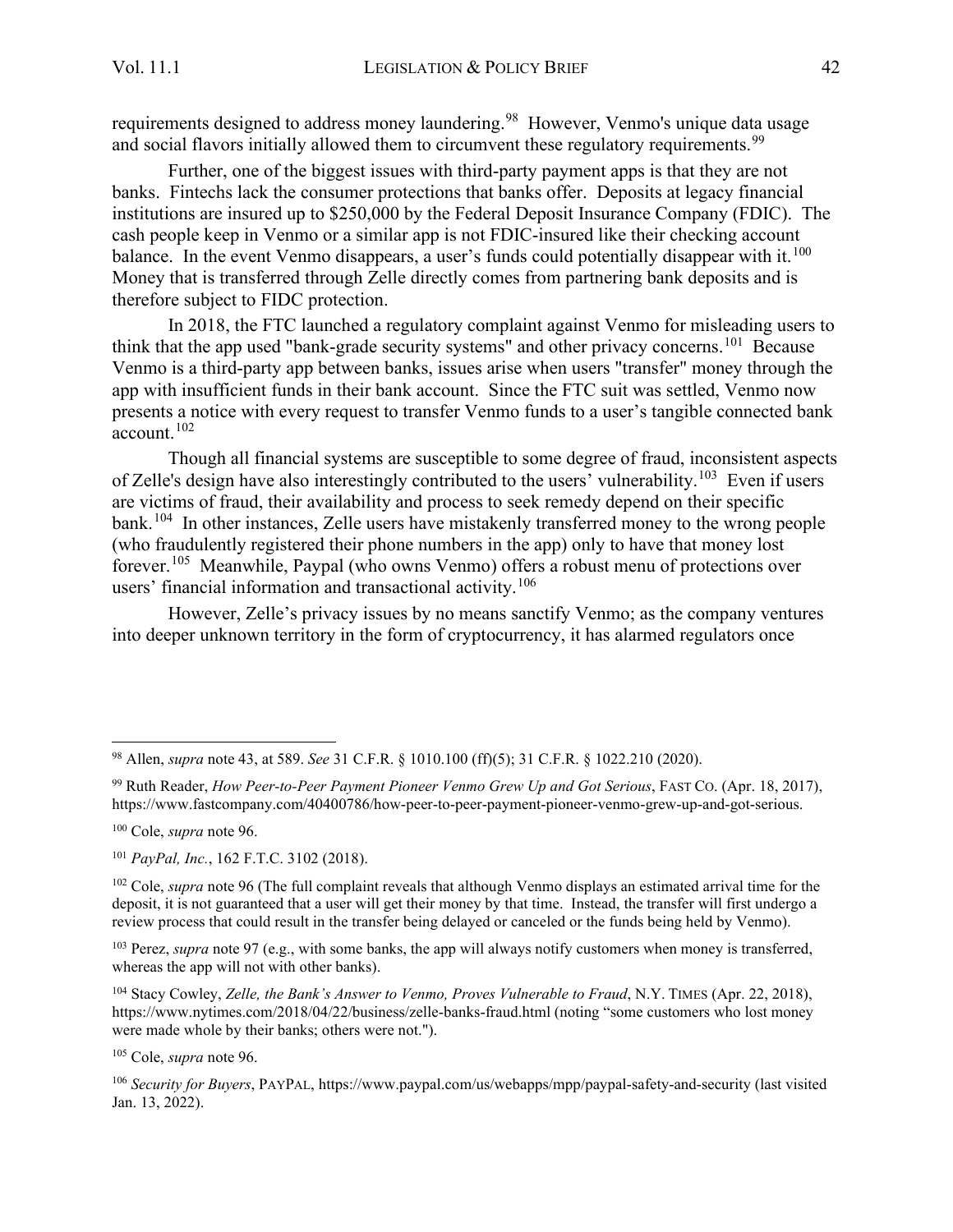again.<sup>[107](#page-20-1)</sup> As seen in PayPal's disclosures with the SEC this year, the CFPB has served the company with a rigorous documents request.<sup>[108](#page-20-2)</sup>

Because Venmo is technically not chartered like a legacy financial institution, they were initially arbitraged heavy regulatory burdens while concurrently integrating themselves into popular everyday transactions. Venmo is considered a fintech under the definition posited by this paper because the platform's tech is unique from legacy banking operations. Comparatively, Zelle is not a fintech but rather the legacy system's digital adaption of traditional transactional platforms to catch up to the trend of peer-to-peer payments. Venmo is a standalone fintech firm that commercialized social payments and changed our entire approach to making payments. At the same time, Zelle is a mere technology partnership with banks and other legacy financial institutions.

#### **C. IMPACT OF ARBITRAGE AND CALLS FOR CONCERN**

<span id="page-20-0"></span>As established, fintechs have thrived in a regulatory climate ripe for arbitrage. This should present serious concerns for consumer protection, regulatory theory, and the stability of our broader financial system. Fintechs are uniquely powerful because of their increasingly competitive presence in the consumer market and their success in evading the rising tensions between robust regulation of traditional banking systems (concerning consumer protection laws and capital adequacy requirements) and financial institutions making money.

Regulatory arbitrage already exists and has successfully facilitated the birth of the "Wild West" of fintech companies. What is now at issue is the perpetuation of their risky business ventures and how it could impact overall financial stability and systematic risk. At the same time, government agencies and legislators are at a loss of how to regulate fintech. These companies themselves benefit from engaging in regulator shopping by claiming a personal identity crisis. Though this is not new to the U.S. legacy regulatory system, fintech's unknown nuances allow them to be selective about their regulating agencies and strategize over what kind of institution they are for regulatory purposes.

U.S. financial regulators have certainly been active in the past decade to address the harm of previous financial crises, but these reforms are "ill-suited to handle the challenges presented by fintech as a new model of financial institutions."<sup>[109](#page-20-3)</sup> Fintech is so new and unconventional, leading regulators are only beginning to come to terms with its implications for financial regulation.<sup>[110](#page-20-4)</sup> However, this paper reveals a formula for what fintech is and what its operational lifespan looks like. Behind the forest of language and long categorical definitions, a fintech can be identified by its computing, interface, and data. Once the fintech is conceived, its low overhead company costs permit its launch and enable fintech firms to be more agile, innovate faster, and be more radical in their approach to innovation. By contrast, it is more difficult for

<span id="page-20-1"></span><sup>107</sup> Aislinn Keely, *The CFPB is looking into Venmo – and served parent PayPal with a documents request*, THE BLOCK (Feb. 6, 2021), https://www.theblockcrypto.com/linked/94022/cfpb-venmo-paypal-documents.

<span id="page-20-2"></span><sup>108</sup> *Id*.

<span id="page-20-3"></span><sup>109</sup> Allen, *supra* note 44, at 611 (claiming "unfortunately, however, the regulatory goals of consumer protection and financial stability may be losing salience as memories of the financial crisis fade, and in this context, some jurisdictions may be choosing to loosen regulatory protections for strategic reasons" (i.e. sandboxes.)).

<span id="page-20-4"></span><sup>110</sup> Magnuson, *supra* note 6, at 1170.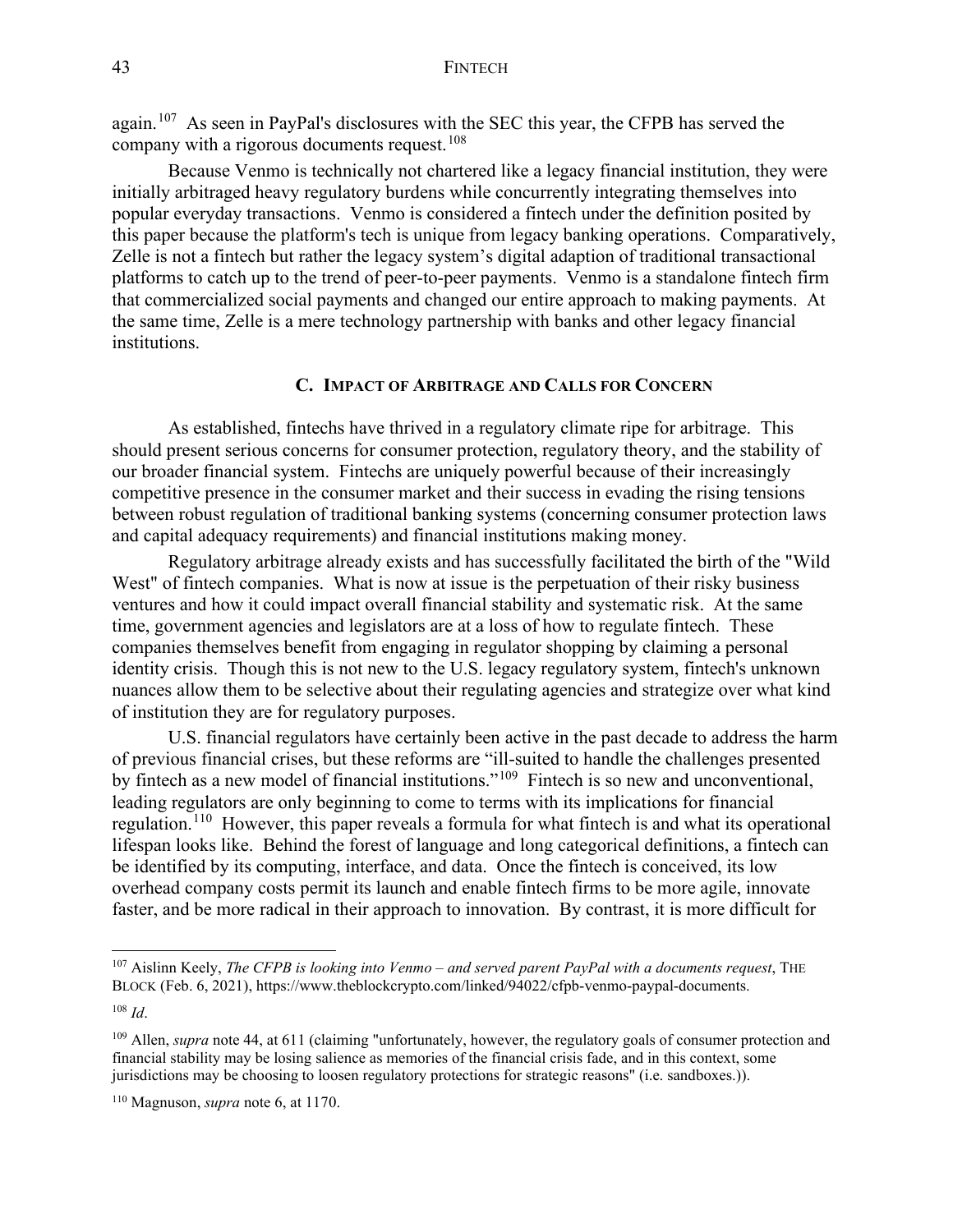traditional banks to adapt to some of the new technological developments because they need to comply with more extensive regulatory requirements"<sup>[111](#page-21-1)</sup> Fintech companies are also successful in supplanting banks and be successful outside of banking because of the current regulatory climate in financial markets, legacy IT, and organizational frictions of diversified firms.<sup>[112](#page-21-2)</sup>

Emerging technology in financial services needs critical study that goes beyond the promise of innovative opportunities, "as it may in some circumstances operate primarily as a method of regulatory arbitrage designed to benefit the innovator."<sup>[113](#page-21-3)</sup> While regulators must understand the grit of financial technology, it is essential that regulators do so quickly, because "fintech innovation has the ability to shake up the entire financial landscape in the coming years."[114](#page-21-4) Digital investment and personal payment fintech startups' size and business models (like early Robinhood and Venmo) leave them more vulnerable to adverse economic shocks than legacy financial institutions. They also pose unique challenges to financial regulations and broader systematic risk management.<sup>[115](#page-21-5)</sup> Fintech companies have revolutionized finance by decentralizing and automating financial services. Regulators and scholars must start to look more seriously at the costs and benefits of the shift from concentrated markets to dispersed ones.<sup>[116](#page-21-6)</sup> Without efforts to understand how distinguishable fintechs operate and consider the use of data by these tech companies, consumer harm, including discrimination and privacy violations, will also be inevitable.<sup>[117](#page-21-7)</sup>

To reiterate, Robinhood and Venmo are just two illustrative fintechs in a continuously developing pool of many. Regulatory action, enforcement, and public/private market status of such fintech companies are equally in flux. Rather than get lost in the semantics of every violative practice or act of arbitrage, this section of the paper intended to grow understanding of what makes "true" fintech distinguishable and how legislative efforts should better anticipate their disruptive potential.

#### **III. CONCLUSION**

<span id="page-21-0"></span>"Regulatory arbitrage" is not a new concept, but technology-based financial services companies, "fintechs", that have increased market share for consumers pose a new and unique threat to financial systems. Though it is not a new concept for financial services to take advantage of the gaps in our painfully complicated regulatory scheme, Bigtech's interest in

<span id="page-21-1"></span><sup>111</sup> Hornuf et al., *supra* note 5, at 4.

<span id="page-21-2"></span><sup>112</sup> Stulz, *supra* note 7, at 11.

<span id="page-21-3"></span><sup>113</sup> Allen, *supra* note 44, at 610.

<span id="page-21-4"></span><sup>114</sup> *See* Lee & Shin, *supra* note 18, at 43; Allen, *supra* note 44, at 610 ("[T]here is much excitement about the potential for fintech to 'provide new solutions old problems, including financial exclusion, the quality of consumer decision-making, agency costs, and compliance costs,' as a society, we should think more broadly about the impact of the innovation (especially if the technological solutions foreclose consideration of more direct, non-technological ways of addressing these old problems). In particular, technological improvements may come at the price of a more complex and fragile financial system or consumer harm.").

<span id="page-21-5"></span><sup>115</sup> Wang, *supra* note 28, at 49.

<span id="page-21-6"></span><sup>116</sup> Magnuson, *supra* note 6, at 1199.

<span id="page-21-7"></span><sup>117</sup> Allen, *supra* note 44, at 610.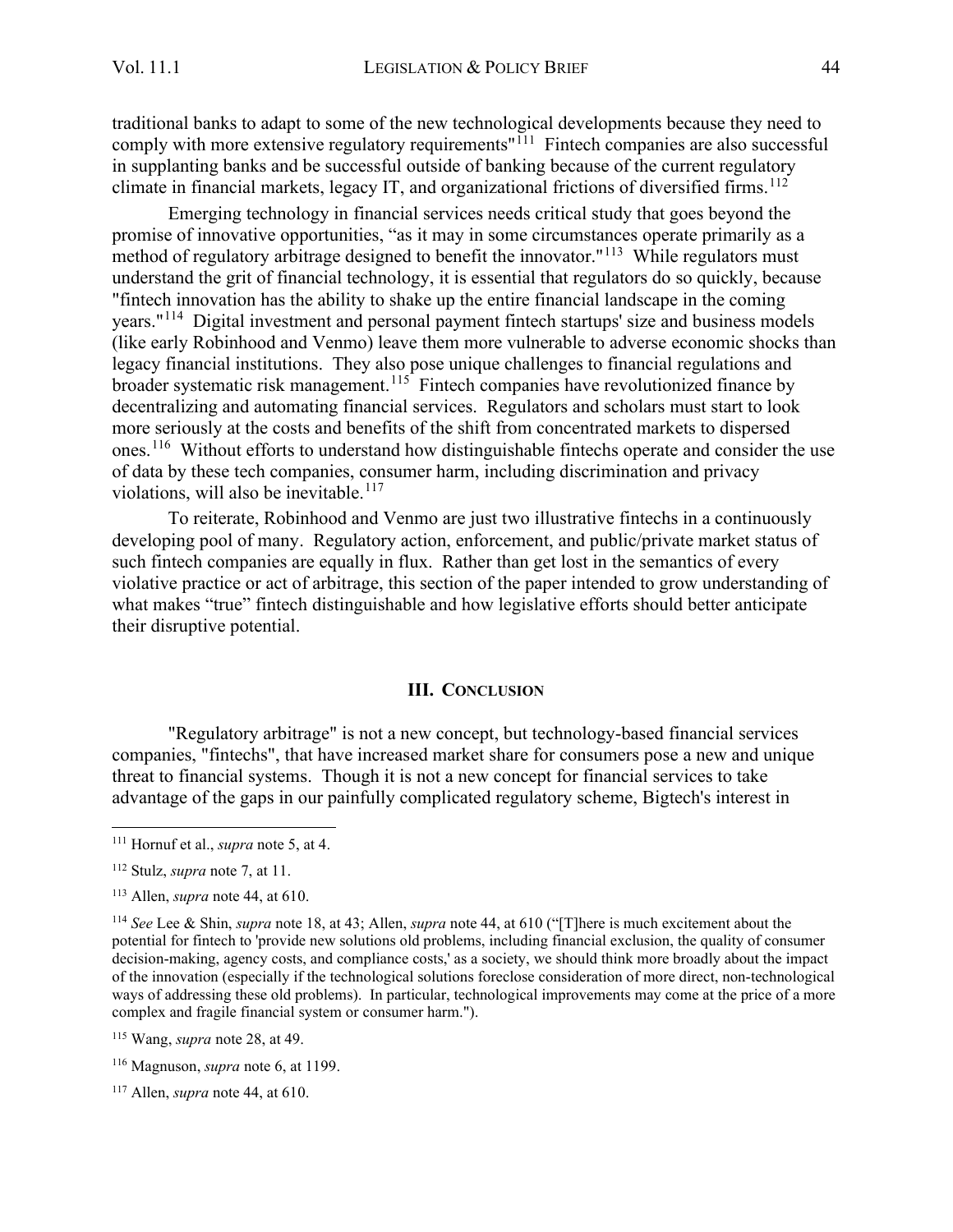fintech may have created a new beast. Even if the regulatory arbitrage that made them so strong is struck down, fintechs will still have convenience, a dominant market presence, and a grossly powerful amount of consumer data on their side.

Fintechs have expanded the surface area of risk well beyond the financial system as regulators must now consider privacy, cyber risk, their internal lack of expertise, and the temptations they offer to risky consumer behavior. In the wake of the financial crisis, while regulators scrutinized over managing systemic risks and exclusivity in traditional banking and financial institutions, fintechs like Robinhood were able to circumvent regulatory hurdles under the guise of a consumer-friendly tech-interfaced investing platform. Such companies have taken advantage of the post-financial crisis rhetoric that the financial system collapsed at the fault of the "too few and too powerful."

Issues in regulatory arbitrage are exacerbated because lawyers are trying to adapt old laws to new services. The mere fact that a service is tech-facing completely changes the way the law applies. Legal experts need to recognize that the way technology has penetrated our daily activities changes the way we should regulate and apply the laws governing their use.

Especially with Congress's big haul against Big tech through a series of bills proposed on June 11th, 2021, it is very tempting to conflate big tech giants like Google, Amazon, Apple, and Facebook with **"**fintech**"** — though they may not yet have acquired bank charters or developed financial regulatory compliance teams, they certainly already have significant resources and political clout (which they have already started to exercise on financial services regulation).  $^{118}$  $^{118}$  $^{118}$ Similarly, recent discussion surrounding technology has been practically inseparable without mentioning Section 230 of the Communications Decency Act and its polarizing (mis)interpretations.[119](#page-22-1) While this paper primarily focuses on fintech benefitting from regulatory arbitrage, that regulation of technology is an ongoing concern well beyond the financial sector, especially as the digital world continues to penetrate our physical presence.<sup>[120](#page-22-2)</sup> Industry scattered and surface-level legislative efforts could be useless without regulators properly understanding technologies' nuances and their damaging impact on consumers.

This paper only detailed the nuances of fintech through Robinhood and Venmo because, as mentioned earlier, it is impossible to comprehend new financial technology at the same rate it is being developed and popularized by consumers. These example fintechs are distinguishable from other self-described "fintech" companies that merely assist legacy banking practices to enter the digital world because their operational tech introduced new ways of participating in financial markets and successfully did so through arbitrage of traditional regulatory barriers.

Rising fintechs like Robinhood and Venmo are not only here to stay, but they are multiplying exponentially. While legacy financial institutions think they are catching up to the financial technology craze by updating and digitizing their traditional operations, the real fintechs have made their mark and are inspiring their spin-offs. Society's approach to interacting with finance is already changed. It is up to us to take organic thought into understanding the language of technology and its inapplicability to legacy regulatory strategies. Given the current

<span id="page-22-0"></span><sup>118</sup> Allen, *supra* note 44, at 612 (referring to Big Tech's lobbying group "Financial Innovation Now").

<span id="page-22-1"></span><sup>119</sup> *See* Gilad Edelman, *Everything You've Heard About Section 230 Is Wrong*, WIRED MAG. (May 2021), https://www.wired.com/story/section-230-internet-sacred-law-false-idol/.

<span id="page-22-2"></span><sup>120</sup> *See* Gregory M. Dickinson, *Rebooting Internet Immunity*, 89 GEO. WASH. L. REV. 347, 349, 359, 360, 368, 399 (2021).